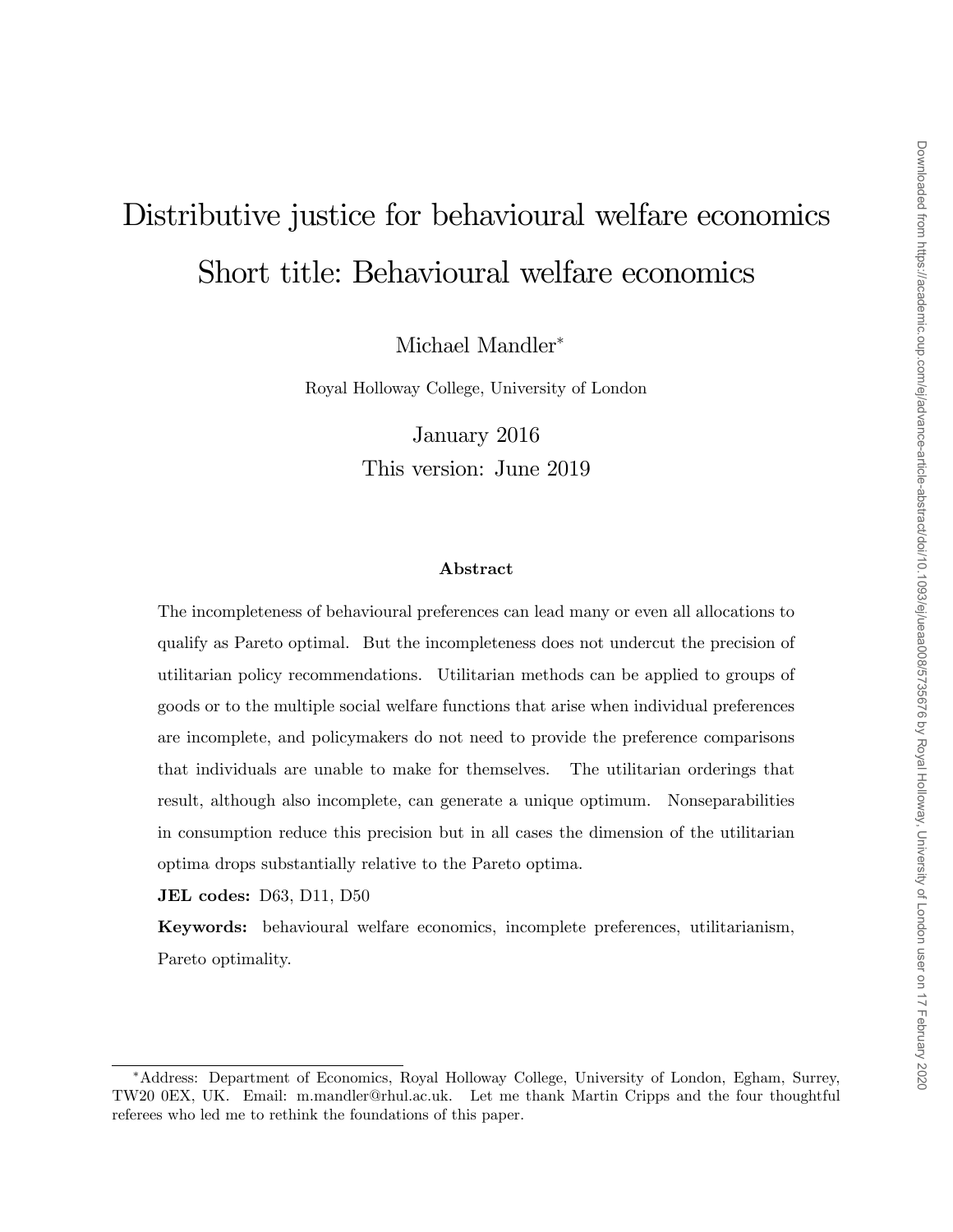Economic models of irrational decision-making increasingly interpret an individual who fails to choose consistently as a set of agents acting at different frames. An individual whose value for a good depends on his endowment is seen as a set of preference relations, one for each endowment (Tversky and Kahneman (1991)). A hyperbolic discounter becomes a set of agents that apply discount rates that depend on the date they choose (Laibson (1997)). But when individuals are viewed as sets of agents, it is no longer clear how to define their welfare. The most popular approach has been to narrow the set of welfare judgments for an individual to a behavioural preference that all versions of the individual agree on (Bernheim and Rangel (2007, 2009), Mandler (2004, 2005), Rubinstein and Salant (2008)). When the frame-based versions of an individual  $i$  disagree about how to order  $x$  and  $y$  then  $i$  is declared to not have a preference between  $x$  and  $y$ : the behavioural preference for individual  $i$  is incomplete. This incompleteness can lead Pareto optimality to become highly indecisive. In an economy of individuals with incomplete behavioural preferences, the set of Pareto optima can be vast with the same dimension as the entire set of allocations (Mandler (2014)). Every allocation in the neighborhood of an optimum will be another optimum and the characteristic lessons of policy analysis break down: if an economyís initial allocation is Pareto optimal and a small externality is introduced the allocation will remain optimal. In some cases every allocation will be Pareto optimal.

This paper argues that maximising the sum of utilities  $-\theta$  the second-most popular welfare  $criterion - can close the decisions gap. Standard utilization models cannot make this$ case, since they require completeness, but the construction offered here shows how to make interpersonal comparisons of utility when preferences are incomplete. Utilitarianism's dependence on complete preferences has in any event left it in a precarious position: preferences presumably display incompleteness in at least a corner of their domain.

Individuals will have utilities for groups of goods though these utilities can take the consumption of goods in other groups as arguments. Agents moreover do not take a decisive stand on how to aggregate these group utilities: their attitudes to aggregation can depend on their decision-making frames, leaving their behavioural preferences incomplete. For example, an individual might have von Neumann-Morgenstern utilities for the goods delivered at particular states but use different probabilities to weight these utilities as the decision-making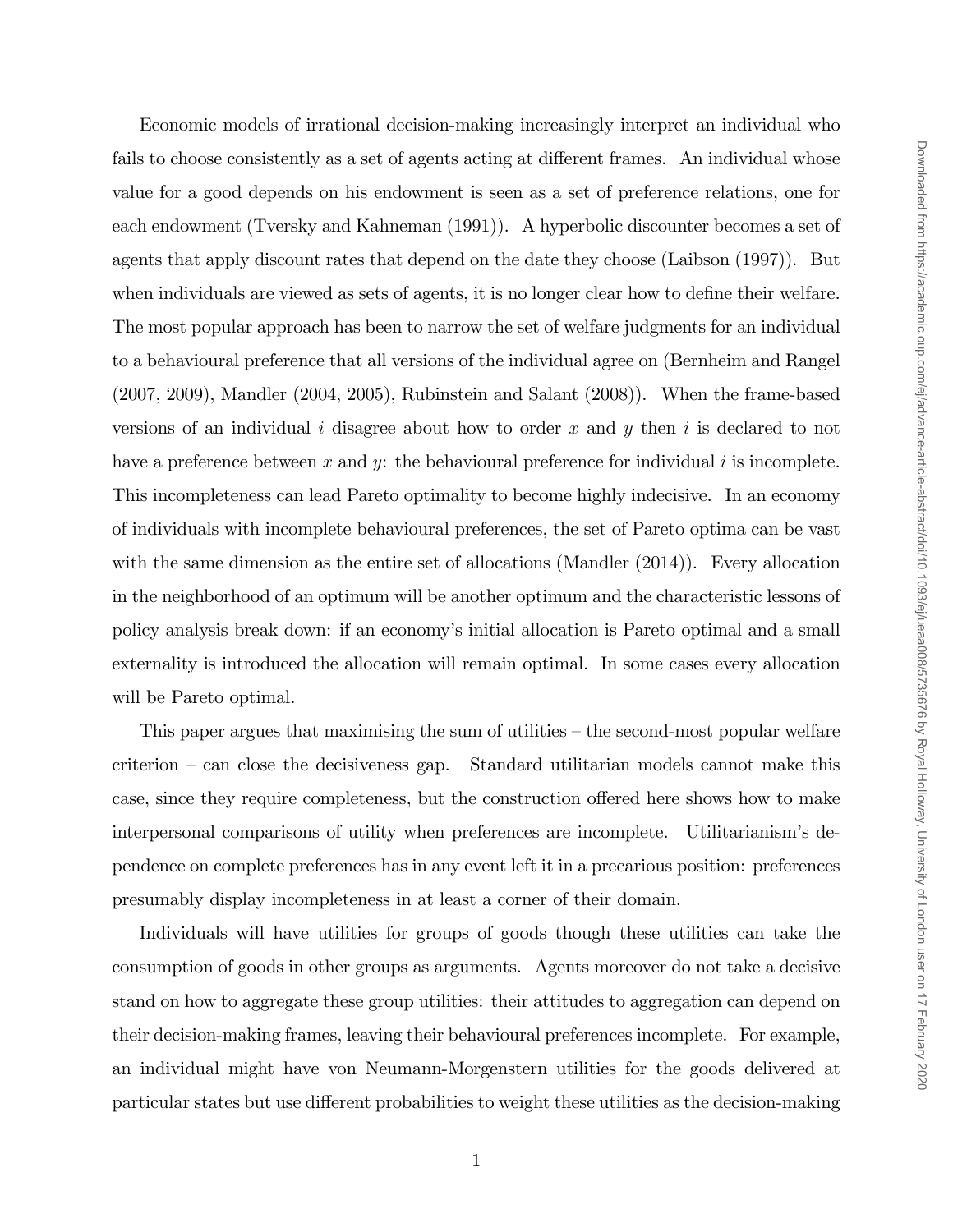frame varies.

The planner meanwhile follows classical utilitarian guidelines: for each group of goods, the planner judges how the utility functions of different individuals for that group should be aggregated. The planner can but does not have to fill in individuals' incomplete preferences: a solution to the decisiveness problem would be vacuous if a planner has to impose the preference judgments individuals themselves are unable to supply.

If the planner comes equipped with a full set of judgments, both across individuals and across groups for single individuals, then as in classical utilitarianism a single objective function will rule. Less dictatorial planners can make interpersonal comparisons of utility for each group of goods via a utilitarian objective function and judge allocation  $x$  to be superior to y only if all of these objective functions recommend x over y. The resulting 'utilitarian superiority' ordering will be incomplete but it does not lead to a large set of optima. I first show that when the individuals' utilities for any group depend only on the consumption of the goods in that group – 'separability' – and are strictly concave, there is a unique utilitarian optimal allocation. In practice advocates and policymakers presume separability when they debate policy questions; arguments about, say, public health expenditures are rarely conditioned on individuals' consumption of other goods.

When separability is not satisfied, there can be multiple utilitarian optima but the set of optima has measure 0 and a dimension that never rises above the number of goods minus 1. Utilitarianism thus escapes the extreme dimensional expansion of the Pareto optima that behavioural preferences induce. The dimension of the utilitarian optima in fact compares favorably with the dimension of the Pareto optima in a complete preference model.

These results illustrate the broader principle that Pareto optimality delivers sharp advice only in artificial settings  $\sim$  such as a general equilibrium model where the policymaker has certain knowledge of the economy's primitives – while utilitarian methods remain decisive in a wide array of modeling environments. Even a little preference incompleteness is enough of a wedge for this usefulness disparity to appear.

The utilitarian project is hardly trouble-free. A utilitarian planner must compare the utilities of different individuals and come to a normative judgment as to who gains the most from an extra increment of a good. But the difficulty of making these comparisons is made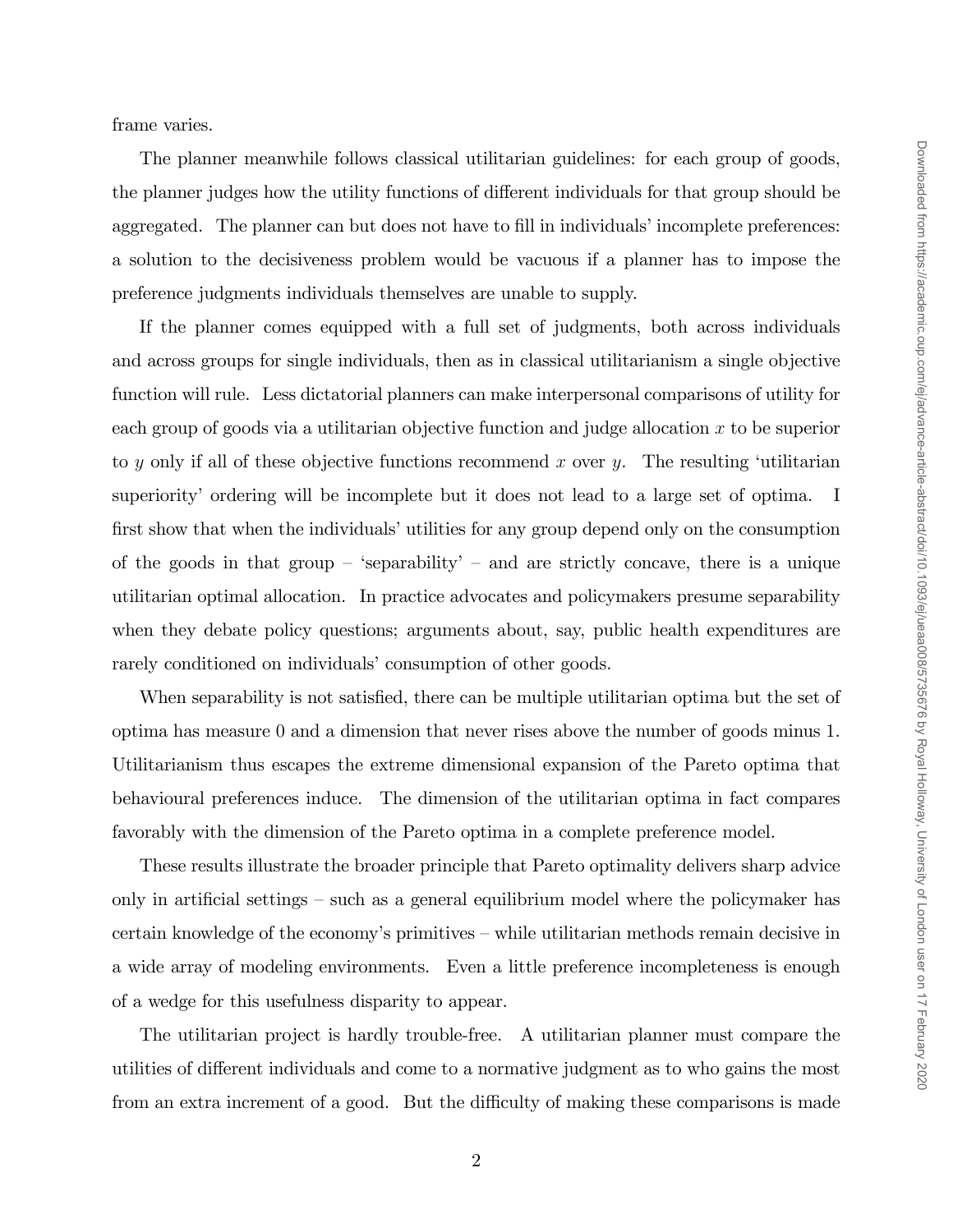neither harder nor easier by preference incompleteness.

Though formal models of utilitarianism assume complete preferences, the classical utilitarians from the beginning recognised the difficulty individuals face in comparing different types of satisfaction. John Stuart Mill (1863) famously acknowledged the diversity of kinds of pleasure and the early neoclassical economists recognised that individuals waver in their appraisal of present versus future consumption and the costs of uncertainty. The presence of conflict within individuals did not however undermine the utilitarians' confidence that marginal utility diminishes and is interpersonally comparable. This paper models exactly this combination of positions: individuals who do not weight groups of goods consistently and planners that can nevertheless judge how goods should be distributed across individuals.

The present reformulation of utilitarianism clarifies the Sen (1979, 1986) charges against welfarism, the doctrine that social decisions should be a function only of individual welfare levels rather than the social and psychological content of the policy options. For a welfarist, the details of content matter only insofar as they feed into individual utility levels. Incomplete preferences fit with Sen's view since then there are no utility numbers that represent the whole of an individual's welfare: the raw material of welfarism is missing. The present version of utilitarianism lets deliberation about interpersonal comparisons proceed autonomously in different domains; decisions about, say, education can draw on the particulars of how schooling affects individual lives while decisions about the environment can depend on the specifics of that sphere. Though Sen suggests that utilitarianism must rely on welfarist foundations, the present version does not.

The final part of the paper addresses the fact that utilitarian optimal allocations will sometimes fail to be Pareto optimal. From a strict utilitarian perspective, Pareto suboptimality does not present a problem: utilitarian judgments should trump individual judgments. More helpfully, I will show that as the extent of individual preference incompleteness increases, the potential for conáict between utilitarian and Pareto optimality disappears. For sufficiently incomplete preferences, utilitarian optima are sure to be Pareto optimal.

When utility is non-separable  $-$  the utility for one group of goods is potentially affected by consumption of all of society's goods  $-$  the calculation of the dimension of the optima presents technical issues. By interpreting each of the sums-of-utilities that the planner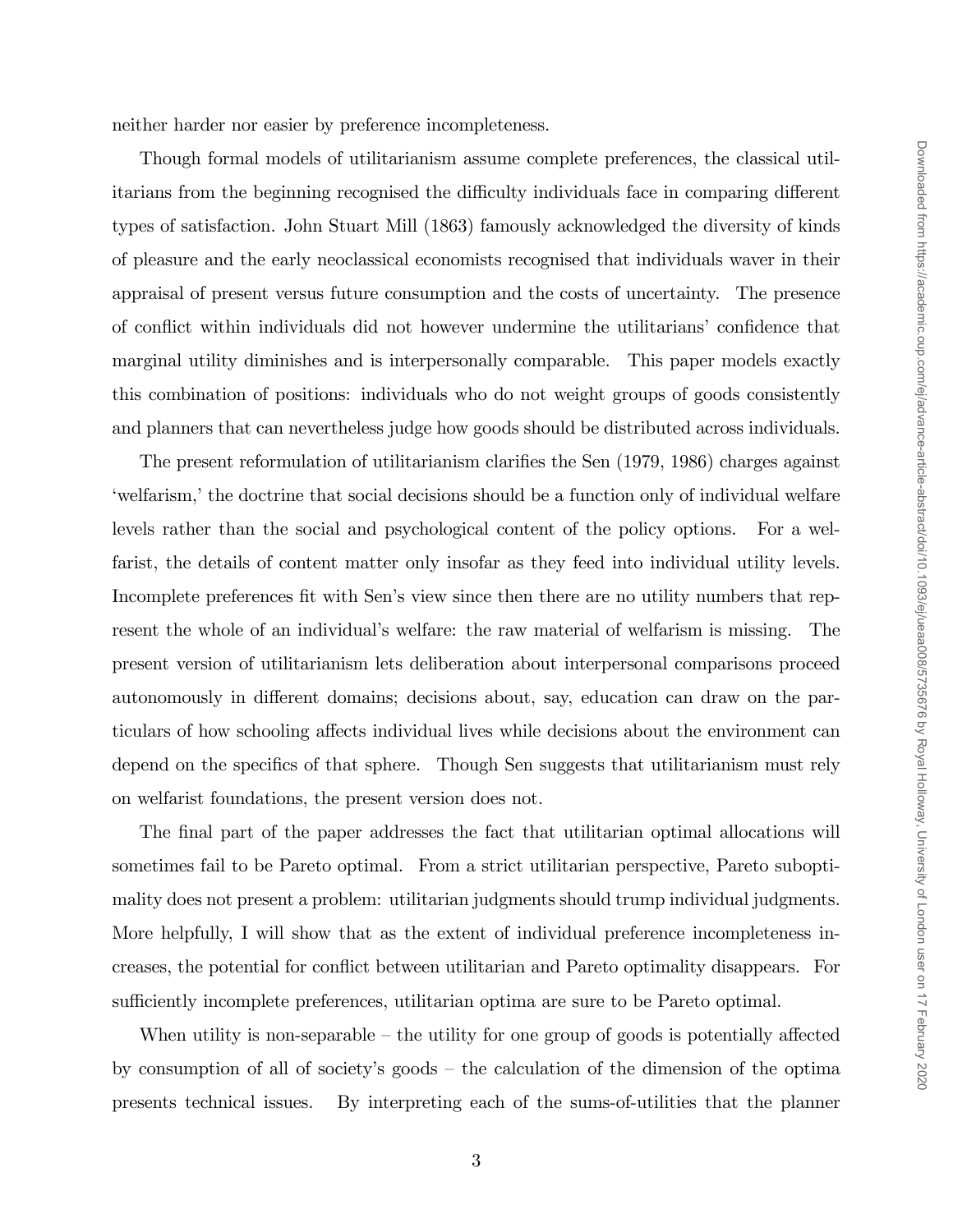takes as goals as the utility function of a hypothetical agent, the utilitarian optima can be understood as the Pareto efficient allocations of an economy composed of these hypothetical agents. Smale's (1974) concept of an isolated community, which I will adapt to groups of goods rather than individuals, then provides just the right mathematical tool. Though some hurdles must be cleared, due to the twist that each of the hypothetical agents can experience an externality from the consumption levels of the other hypothetical agents, one message of this paper is that this old general equilibrium machinery is fruitful for a topic as far-flung as utilitarianism with behavioural preferences.

Several papers address the problem of how to make welfare decisions in the presence of behavioural preferences. Like this paper, Kahneman et al. (1997) applies a utilitarian rather than a Paretian approach. Fleurbaey and Schokkaert (2013) and Apesteguia and Ballester (2015) both recognise the danger of indecisiveness that accompanies a Paretian ban on any policy that overrules the observable choice of any individual. FS offers methods for distributive decision-making compatible with incomplete preferences while AB propose brokering among the conflicting preferences that individual behaviour reveals. List (2004) provides a general social-choice setting that incorporates individuals with incomplete (ëmultidimensional') preferences. Danan et al. (2015) and Argenziano and Gilboa (2018) propose versions of utilitarianism when preferences are incomplete. In most of the above work, social welfare judgments are posited whereas in this paper they are built from comparisons of individual satisfaction, as in Edgeworth and Marshall. Moreover our main target is the size of the set of optima, which has not been the focus of preceding research.

# 1 Behavioural preferences and Pareto optima

An individual has preferences that depend on how decision-making is framed, for example by the date the individual chooses or the individual's endowment. Let  $f$  denote a frame, drawn from a set of frames  $\mathcal{F}$ , let X be the domain of alternatives, and let  $\sum_f$  be the preference that rules at f which we assume is transitive and weakly increasing.<sup>1</sup>

<sup>&</sup>lt;sup>1</sup>A preference  $\succsim$  is **weakly increasing** if  $x \gg y$  implies  $x \succsim y$  and not  $y \succsim x$ .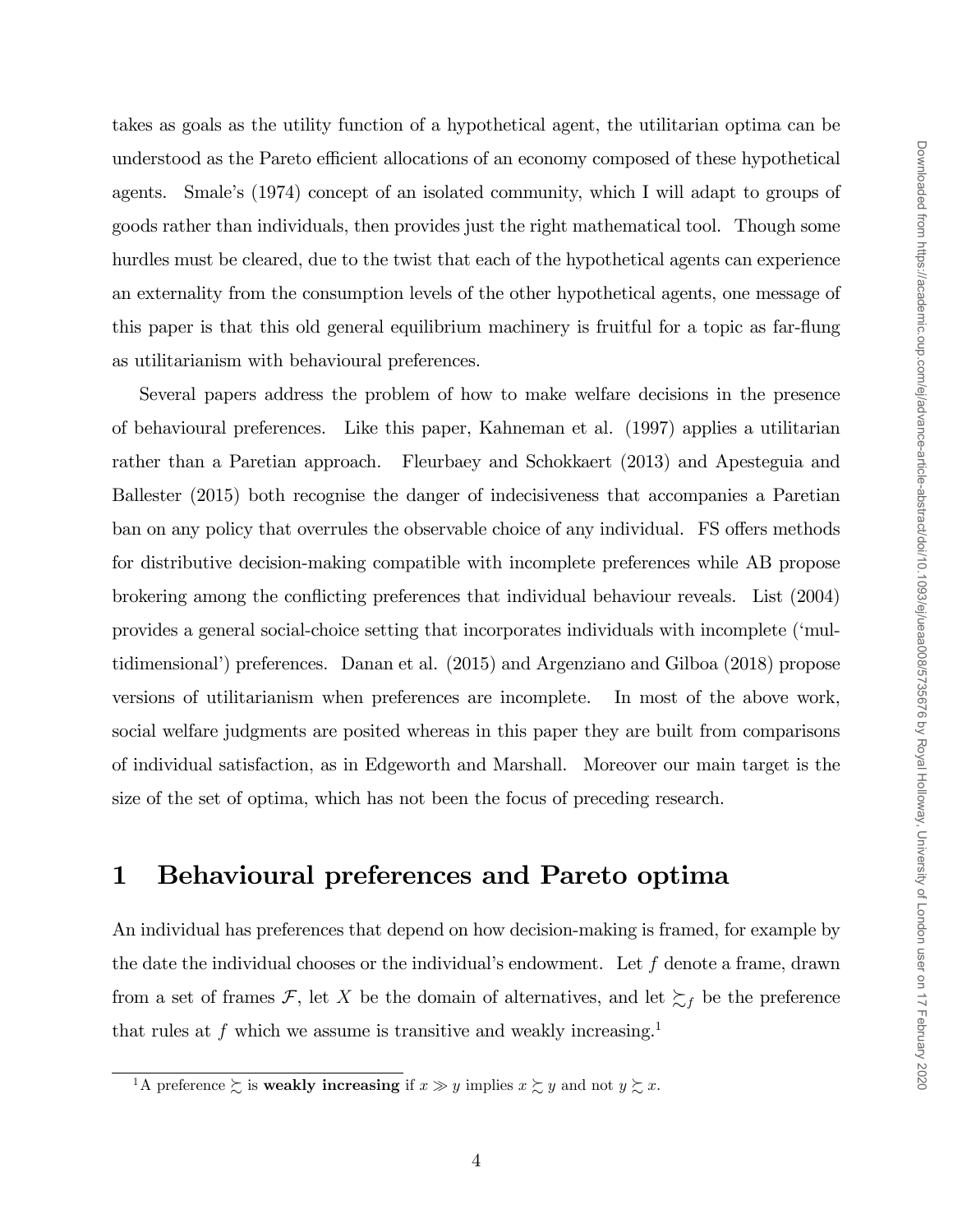**Definition 1** The **behavioural preference**  $\succsim$ , a binary relation on X, is the unanimity ordering of the frame-based preferences:  $x \succsim y$  if and only if  $x \succsim_f y$  for all  $f \in \mathcal{F}$ .

As usual strict preferences  $\succ$  are defined by  $x \succ y \Leftrightarrow (x \succsim y \text{ and not } y \succsim x)$ . So  $x \succ y$ obtains if at every frame  $x$  is weakly preferred to  $y$  and for at least one frame  $x$  is strictly preferred to y: x is a Pareto improvement over y for the individual's frame-based selves.

The status quo, the most common frame, can induce an endowment effect or status quo bias where individuals agree to move away from their ex ante allocation only if offered a substantial reward. An individual that begins with the status quo endowment  $e$  in Figure 1 has a frame-based preference  $\succcurlyeq_e$  that judges a drop in good 1 consumption to the level at x to require a large increase in good 2 as compensation. If instead the individual has the status quo endowment  $e'$  then a drop in good 2 consumption to the level at x requires a large increase in good  $1<sup>2</sup>$  As the Figure illustrates, the individual will then exhibit indifference curves at different frames that cross.

However the diversity of frames behind Figure 1 arises, the behavioural preference  $\succsim$ labels the bundles to the northeast of both indifference curves to be  $\succsim$ -superior to x and the bundles to the southwest of both indifference curves to be  $\succsim$ -inferior to x. The remaining bundles such as  $z$  are unranked relative to  $x$ : the preference is incomplete. The kink in the set of  $\gtrsim$ -superior bundles that results is characteristic.

Beyond the Pareto rationale that no frame-based preference should be overruled, behavioural preferences can be given positive explanations. If the state of nature determines the benefits delivered by goods the individual is not sure how to value then the individual's decision-making frame can be viewed as a probability distribution and the Aumann (1962) and Bewley (1986) theory of multiple priors becomes a model of multiple frames. The operative prior can vary with the individualís endowment or mood or other factors, and the preference judgments backed by all of an individual's priors determine a  $\succsim$  that can display phenomena like status quo bias.

A multiple priors model of behavioural preferences An individual consumes a bundle of goods  $x_s \geq 0$  at state s and  $x = (x_s)_{s \in S}$  overall, where S is a finite set of states. Each  $x_s$ 

<sup>&</sup>lt;sup>2</sup>See Kahneman et al. (1990), Knetsch (1989), Samuelson and Zeckhauser (1988), and Thaler (1980).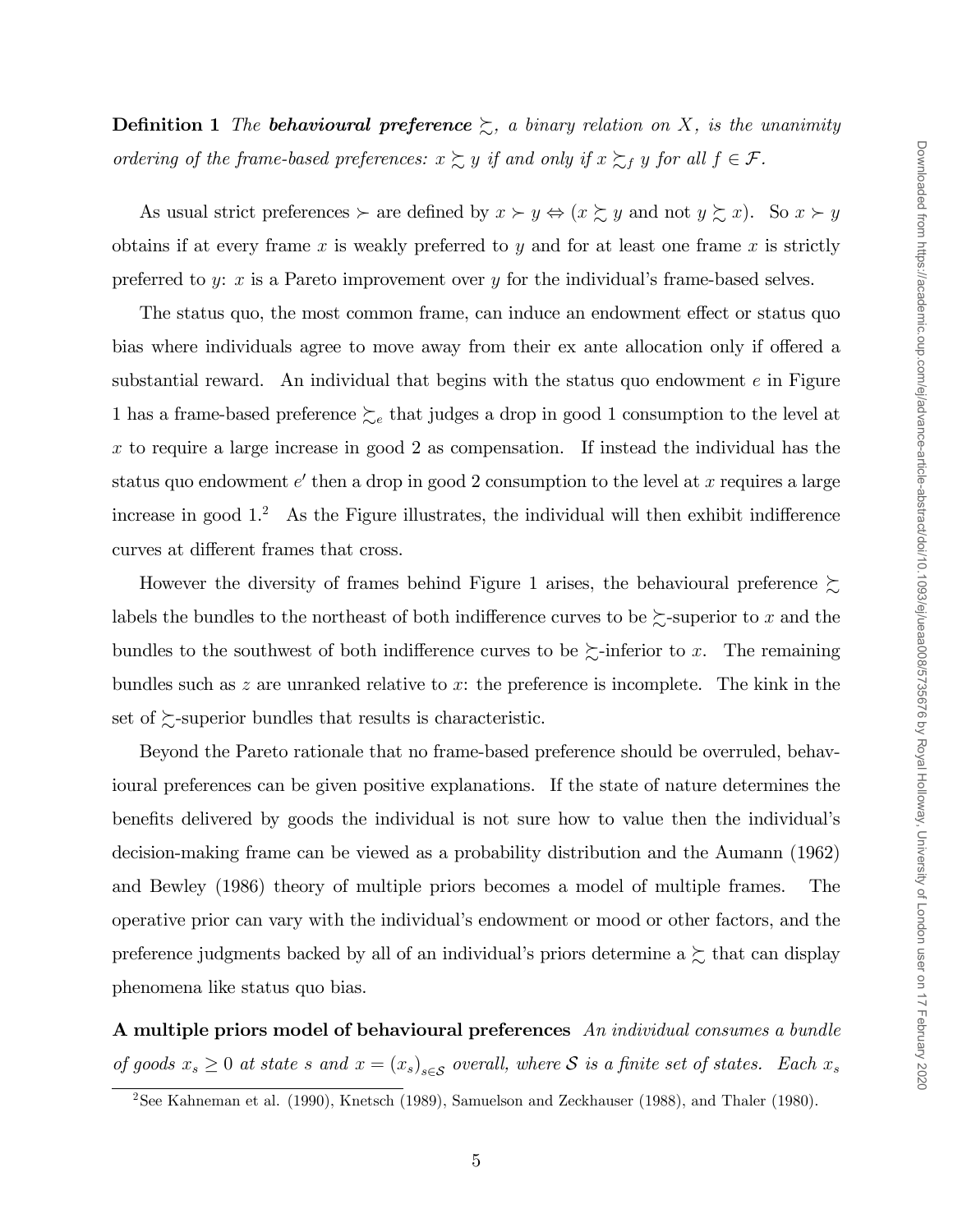

Figure 1: a behavioural preference with multiple supporting prices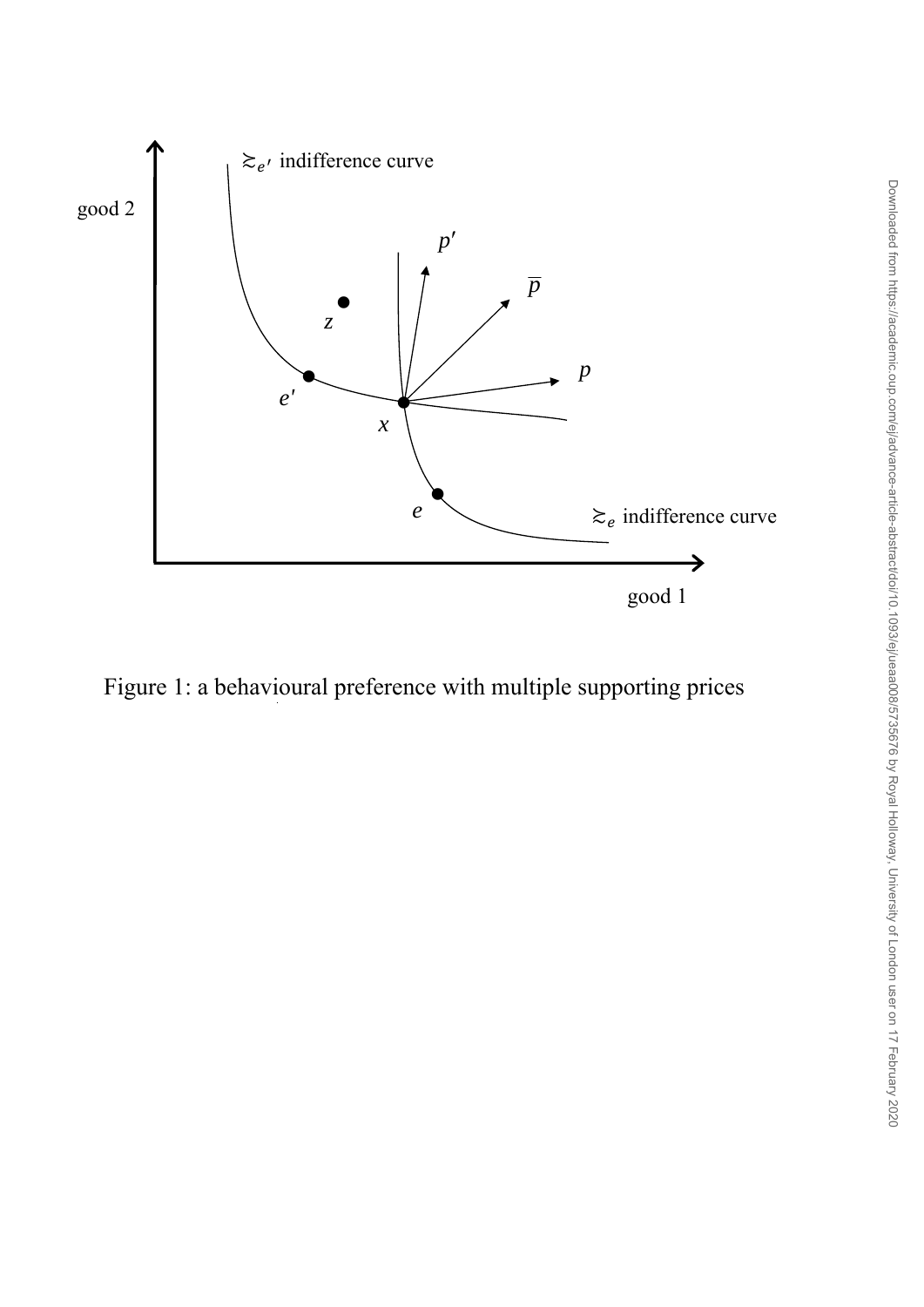is evaluated by the von Neumann-Morgenstern utility  $u_s$  and a frame  $f \in \mathcal{F}$  is a probability distribution  $\pi^f$  over S. The agent at frame  $\pi^f$  therefore has a preference  $\succsim_f$  defined by

$$
x \succsim_f y
$$
 if and only if  $\sum_{s \in S} \pi_s^f u_s(x_s) \ge \sum_{s \in S} \pi_s^f u_s(y_s)$ .

The behavioural preference  $\gtrsim$  that results is then given by Definition 1 and its upper contours will be kinked.<sup>3</sup>

For status quo bias, let the first of two goods at state s have uncertain value and suppose utility at state s equals

$$
u_s(x_s(1), x_s(2)) = \gamma_s v_1(x_s(1)) + v_2(x_s(2)),
$$

where  $\gamma_s$  is the realisation of the uncertain good's benefit at state s. If when the endowment of good 1 is large the agent's frame  $\pi^f$  assigns high probability to the states s where  $\gamma_s$  is large then the agent will display endowment-driven status quo bias. For the two-dimensional domain where consumption is state-independent, the kinked upper contours will resemble those in Figure 1. The overlap of the indifference curves that hold at different frames/priors indicates that  $\sum$  is incomplete.

In Aumann (1962) or Bewley (1986), the individual entertains all priors in  $\mathcal F$  simultaneously and  $x \gtrsim y$  holds only if x defeats y at every prior. Here each prior is interpreted as a decision-making frame.  $\blacksquare$ 

With a judicious definition of states, the multiple priors model can cover many different behavioural influences on preferences, for example, mood-driven variations in the extent of diminishing marginal utility or risk aversion. These influences are embedded in an individual's cardinal vNM utilities while the frame affects only the probability weights on the utilities.

<sup>3</sup>So  $x \succeq y$  if and only if

 $\sum_{s\in\mathcal{S}} \pi_s^f u_s(x_s) \geq \sum_{s\in\mathcal{S}} \pi_s^f u_s(y_s)$ 

for all  $f \in \mathcal{F}$ , or, equivalently,

 $\sum_{s\in\mathcal{S}} \widetilde{\pi}_s u_s(x_s) \geq \sum_{s\in\mathcal{S}} \widetilde{\pi}_s u_s(y_s)$ 

for all  $\widetilde{\pi} = \sum_{f \in \mathcal{F}} \alpha^f \pi^f$  with  $(\alpha^f)_{f \in \mathcal{F}} \ge 0$  and  $\sum_{f \in \mathcal{F}} \alpha^f = 1$  (assuming  $\mathcal{F}$  is finite). We can therefore think of the individual as having a decision-making frame for each convex combination of the  $\pi^f$ .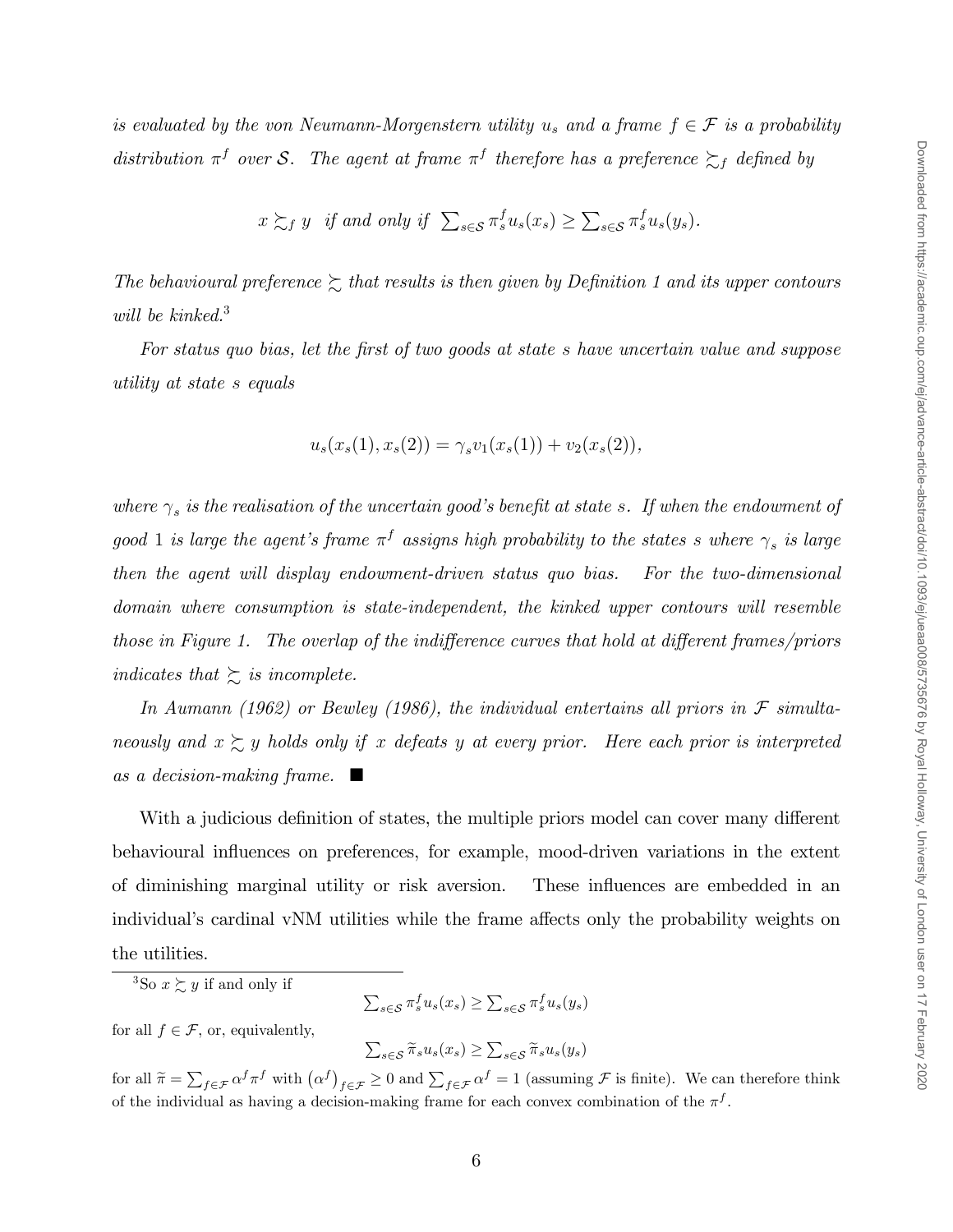The weights that vary by frame need not be probabilities and individuals do not, even hypothetically, have to foresee the possible frames. With hyperbolic discounting, the utilities are defined on dated goods and the weights are the discount rates that agents apply to future utility.

Hyperbolic discounting An individual consumes at several time periods, dates 1 through 3 for concreteness. A consumption bundle is then  $a x = (x_1, x_2, x_3) \ge 0$  where each  $x_i$  consists of  $\ell$  goods. The frame is the date  $t = 1, 2, 3$  at which decisions are made. Under hyperbolic discounting, for each t the preference  $\sum_{t}$  of the date-t decision-maker can be represented by the utility function  $u_t : \mathbb{R}^{(4-t)\ell}_+ \to \mathbb{R}$  defined by

$$
u_1(x) = u(x_1) + \beta \left( \delta u(x_2) + \delta^2 u(x_3) \right),
$$
  
\n
$$
u_2(x) = u(x_2) + \beta \delta u(x_3),
$$
  
\n
$$
u_3(x) = u(x_3),
$$

where  $u : \mathbb{R}^{\ell}$   $\to \mathbb{R}$  is the agent's concave within-period utility and  $\beta$  and  $\delta$  lie in [0, 1].

Consumption prior to t has already occurred for the date t agent and that agent consequently chooses only among bundles that specify the same consumption from 1 to  $t-1$ . Since almost every pair of bundles specifies different values of  $x_1$  and only the date 1 agent can reveal a preference between such pairs, there is virtually no conflict among the dated versions of the individual.

To give the model some bite, we restrict the domain by letting one time period pass with  $\overline{x}_1$  consumed and consider the individual's preferences over the remaining two goods yet to be consumed, i.e., over the set  $\overline{X} = \{x : x_1 = \overline{x}_1\}$ . The dates 1 and 2 agents have complete preferences over  $\overline{X}$  represented by the utilities  $u_1(\overline{x}_1,\cdot,\cdot)$  and  $u_2$  respectively. For x and y in  $\overline{X}$  with  $x_2 \neq y_2$ , the preferences of the date 3 agent are irrelevant (since again that agent does not choose from such pairs). Following Bernheim and Rangel (2009), the behavioural preference  $\gtrsim$  consists of the preference judgments that the individual's multiple selves agree on: set  $\mathcal{F} = \{1, 2\}$  and, for the pairs  $x, y \in \overline{X}$  such that  $x_2 \neq y_2$ , define  $\succsim$  by Definition 1.

As in the multiple priors model,  $\sum$  will be incomplete and its upper contour sets will display kinks, as in Figure 1 when  $\ell = 1$ .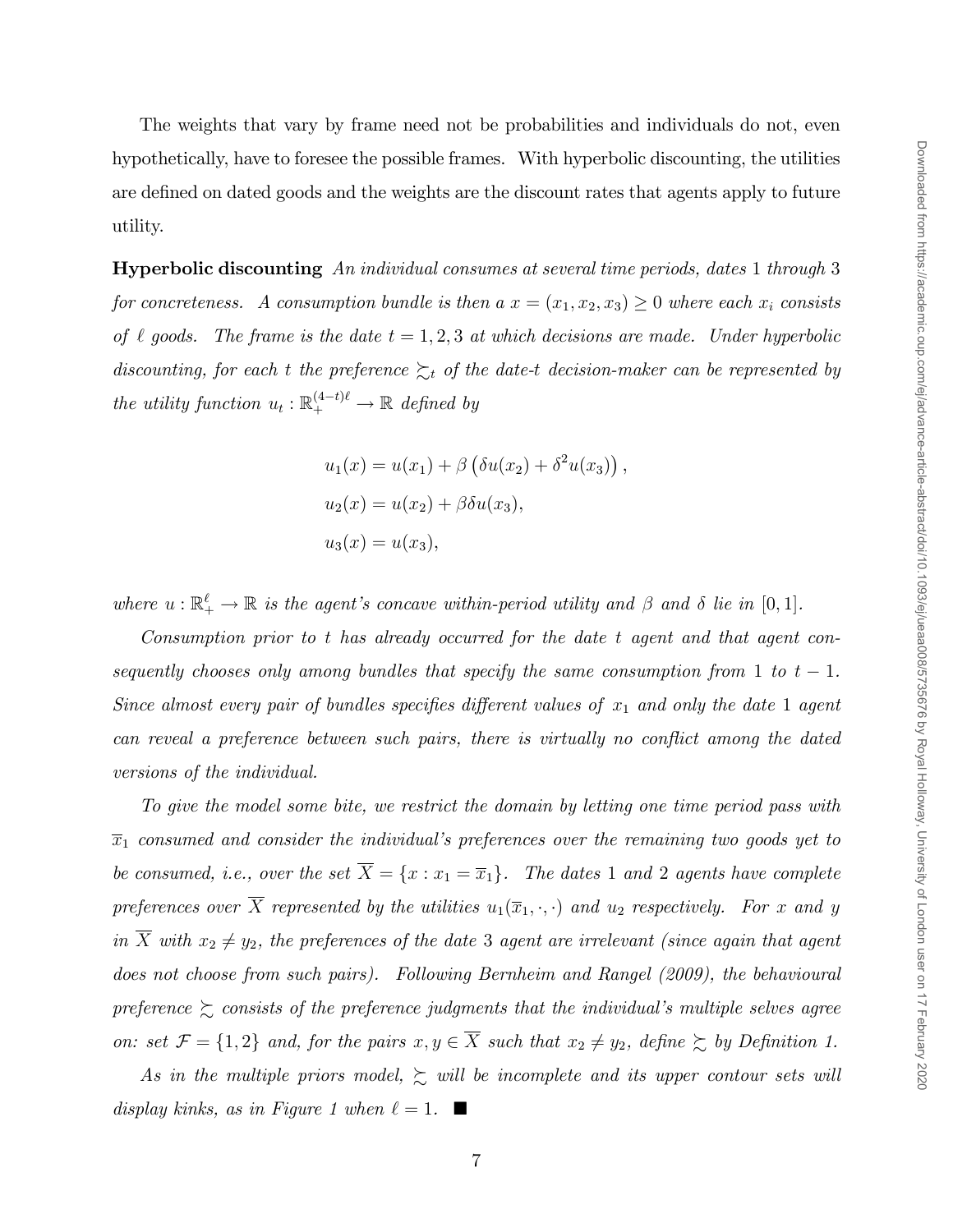In a society where a typical individual  $i$  has one of the behavioural preference relations  $\zeta^i$  we have considered, the set of Pareto optima will expand markedly relative to a classical economy. The kinks in the sets of bundles  $\succsim^i$ -superior to an arbitrary reference bundle imply that an interval of prices supports the reference bundle: for  $x$  in Figure 1, the boundaries of this interval are p and p'. Given a Pareto optimal allocation  $(x^1, ..., x^I)$  for a society of I individuals, the second welfare theorem implies there will be a common supporting price vector: the individuals' price intervals intersect. If moreover the intersection is robust in that one of these supporting price vectors, for example  $\bar{p}$  in Figure 1, does not lie on the boundary of any individual  $i$ 's interval and if the boundaries of each  $i$ 's interval varies continuously with  $x^i$  then, as  $(x^1, ..., x^I)$  changes slightly, the intervals of supporting prices will continue to intersect. By the first welfare theorem, the new allocation must be Pareto optimal too. The Pareto optimal allocations with these properties therefore have the same dimension as the entire set of allocations and hence have positive (Lebesgue) measure.<sup>4</sup>

**Theorem 1 (Mandler 2014)** If the Pareto optimum  $(x^1, ..., x^I)$  has a common supporting price vector  $\bar{p}$  such that, for each individual i,  $\bar{p}$  lies in the interior of the set of prices that support  $x^i$  and i's set of supporting prices varies continuously in the allocation then any allocation sufficiently near  $x$  is Pareto optimal.

The expansion of the Pareto optima is the problem this paper addresses.

### 2 Classical utilitarianism

Classical utilitarianism, most importantly Edgeworth (1881), argued that the incremental or marginal value of resources to individuals should be equalised: a shift of a resource from agents with low marginal values for the resource to agents with high marginal values leads to an improvement. Though their discussions of measurement were casual, the classicals understood that a rescaling of units of pleasure or utility would not (and should not) change any ranking of allocations.

 $4$ To qualify as an allocation, there can be no disposal of goods. Throughout the paper, 'dimension' refers to the dimension of  $C^0$ -manifolds with boundary.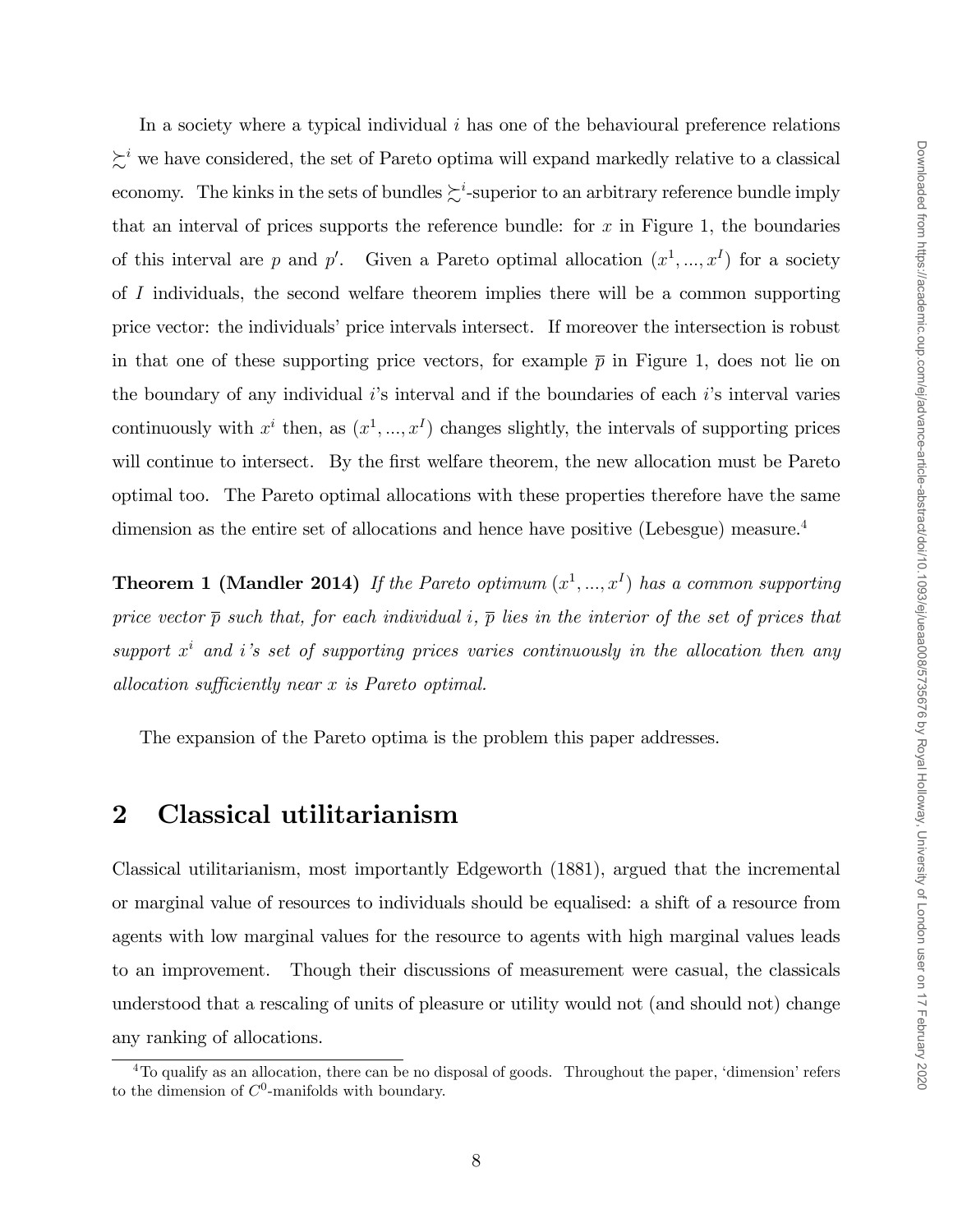We use the following measurement terminology throughout the paper.<sup>5</sup> If  $u: Y \to \mathbb{R}$  is a function and a and b are real numbers, let  $au + b$  denote the function  $h: Y \to \mathbb{R}$  defined by  $h(y) = au(y) + b$  for all  $y \in Y$ . Define  $\widehat{\mathcal{U}}$  to be a **cardinal selection** from a Cartesian product of sets of real-valued functions  $\mathcal{U} = U^1 \times ... \times U^n$  if there is a  $u = (u^1, ..., u^n) \in \mathcal{U}$ such that, for all  $\widehat{u} \in \mathcal{U}$ ,

$$
\widehat{u} \in \widehat{\mathcal{U}} \iff
$$
 there exist real numbers  $a > 0, b^1, ..., b^n$  such that  $\widehat{u}^i = au^i + b^i$  for  $i = 1, ..., n$ .

If both u and  $\hat{u}$  lie in the same cardinal selection then the 'units' of the functions in  $\hat{u}$ share a common rescaling relative to the functions in u: each  $\hat{u}^i$  is rescaled from  $u^i$  using the same constant a. Viewing each  $u^i$  as a utility, the ratios of utility increments (or marginal utilities) are consequently preserved across u and  $\hat{u}$  drawn from the same cardinal selection:

$$
\frac{\widehat{u}^i(x) - \widehat{u}^i(y)}{\widehat{u}^j(w) - \widehat{u}^j(z)} = \frac{u^i(x) - u^i(y)}{u^j(w) - u^j(z)}
$$

for all i and j and bundles  $x, y, w$ , and z. The constancy of this ratio implies two different types of decisiveness, both of which will be important. If  $i$  and  $j$  represent individuals, a utilitarian planner with a cardinal selection can decide which individual's utility change is greater. If i and j denote groups of consumption goods for a single individual then that individual or a planner can decide which of the group utility changes is greater. As we will see, a planner can be decisive in the first sense even when an individual or planner fails to be decisive in the second sense.

Individuals will be endowed with one or more sets of utilities. A set of utility functions  $U^i$  is **cardinal** if there is a  $u^i : Y \to \mathbb{R}$  such that  $U^i$  equals  $u^i$  and its increasing affine transformations: for all  $\hat{u}^i : Y \to \mathbb{R}$ ,

 $\widehat{u}^i \in U^i \Longleftrightarrow$  there exist real numbers  $a > 0$  and b such that  $\widehat{u}^i = au^i + b$ .

Throughout the paper, individuals will be indexed by the finite set  $\mathcal{I} = \{1, ..., I\}$  and

<sup>&</sup>lt;sup>5</sup>The following account follows the tradition of modeling measurement via sets of utilities. See Sen (1970), díAspremont and Gevers (1977), Roberts (1980), Bossert and Weymark (1996).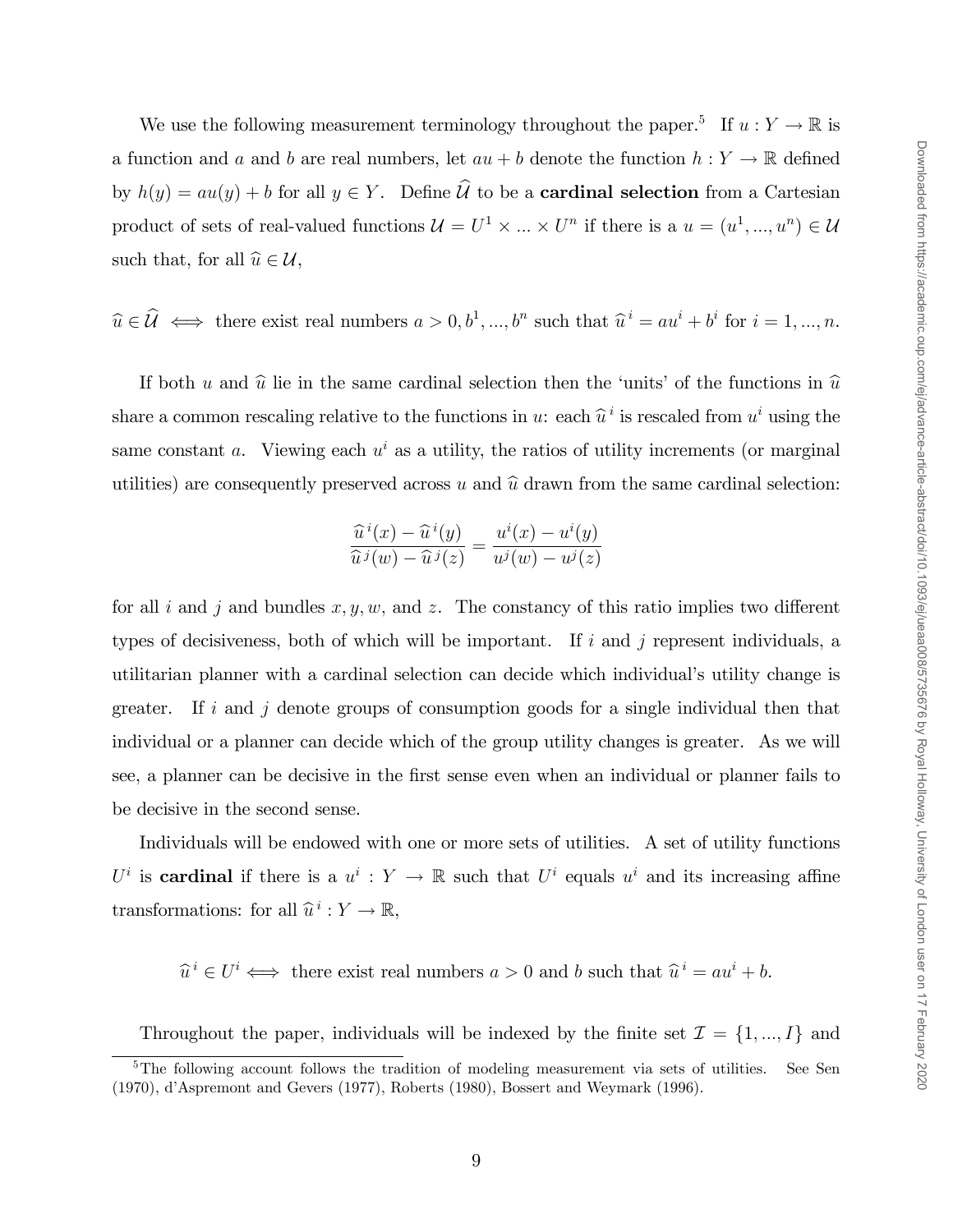goods by the finite set  $\mathcal{L} = \{1, ..., L\}$ , a consumption for individual i is a  $x^i = (x^i(1), ..., x^i(L))$ , and an **allocation** is a profile  $x = (x^1, ..., x^I) \in \mathbb{R}^{IL}_+$  of consumptions for each individual. A superscript attached to an object will now indicate the individual associated with that object, e.g.,  $\succsim^{i}$  for individual *i*'s behavioural preference.

In the usual complete preferences understanding of classical utilitarianism, an individual  $i \in \mathcal{I}$  is described by a cardinal set of utilities  $U^i$ , where each  $u^i \in U^i$  is a utility function on bundles of L goods. A classical utilitarian planner decides on a cardinal selection  $\hat{\mathcal{U}}$  from  $U^1 \times \ldots \times U^I$  and judges allocation x to be weakly superior to y if, for any (and therefore all)  $(u^1, ..., u^n) \in \mathcal{U}, \sum_{i \in \mathcal{I}} u^i(x^i) \ge \sum_{i \in \mathcal{I}} u^i(y^i)$ . This 'weak superiority relation' is complete: for any pair  $x, y \in \mathbb{R}^{IL}_+$  either x is weakly superior to y or y is weakly superior to x. If we specify a feasible set of allocations  $\{x \in \mathbb{R}^{IL}_+ : \sum_{i \in \mathcal{I}} x^i(k) \le e(k) \text{ for } k \in \mathcal{L}\}\,$ , where  $e(k)$  is society's endowment of good k, and if, for each individual i, some and therefore every  $u^i$  in  $U^i$  is strictly concave and continuous there will be exactly one utilitarian optimum.

When individual preferences are even a 'little' incomplete, the starting point of this standard model of utilitarianism, the  $U^i$ , will be missing. One task ahead is to fill this void. As it happens, the classical utilitarians did not suppose that individuals had a global utility assessment of all possible alternatives and so the overhaul applies to their theories too.

# 3 Utilitarianism with behavioural preferences

To extend utilitarianism to behavioural or other forms of incomplete preferences, we begin with individuals who derive satisfaction separably from disjoint groups of goods. For the early neoclassical economists, each good formed a group while in expected utility theory and in most intertemporal models, the goods delivered at a particular state or date form separable groups.

Suppose each individual can specify a set of utility functions for each group  $-$  in most applications a cardinal set of utilities. In expected utility theory these functions would consist of the increasing affine transformations of the vNM utility  $u_s$  that holds at a particular state s. As in a complete preferences model, the planner takes these sets as data but now for every individual there is one set for each group of goods. If an individual  $i$  weights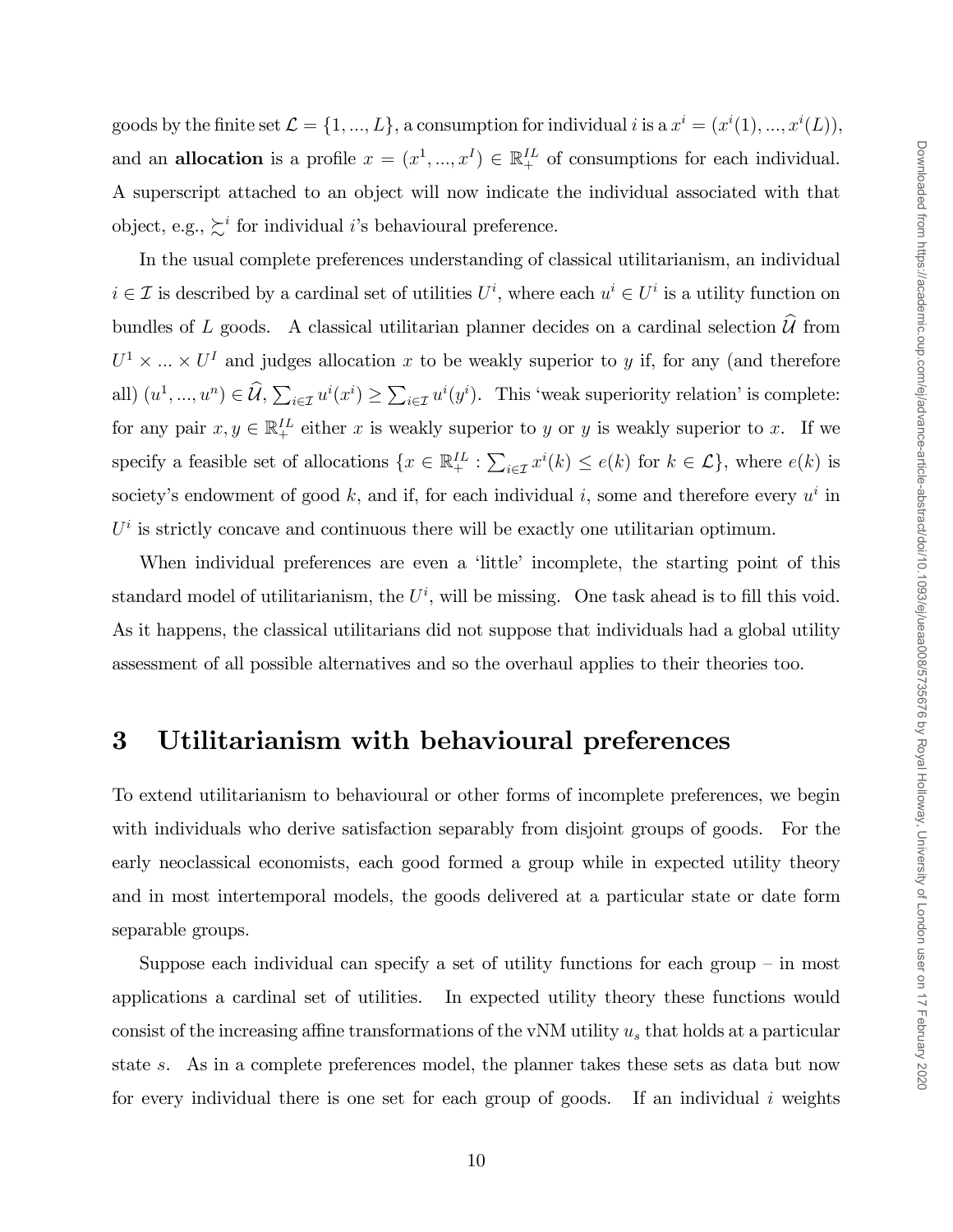the utilities of groups differently at the various frames then the behavioural preference  $\gtrsim^{i}$ that results will be incomplete:  $i$  cannot pin down a cardinal selection from the utilities of the different groups. But since individuals are endowed with utilities for any group  $q$ , a utilitarian planner can compare the utilities of different individuals for group  $q$  and make a cardinal selection from these utilities. If anything, it should be easier to compare the utilities of individuals for a group of goods than for all goods. Insofar as the individual utilities for groups are cardinal, the planner will be following the classical playbook.

The planner can in addition but does not have to make comparisons of an individualís utilities for different groups. With or without these further comparisons, there will be a unique utilitarian optimum. For dictatorial planners ready to make utility comparisons across all individuals and groups, this result reproduces Edgeworth's conclusions and his reasoning. For more cautious planners, the result shows that decisive policy-making does not require an imposition of the inter-group comparisons that individuals find problematic.

#### 3.1 Individual utilities and preferences

Formally, a group g is a subset of the set of goods  $\mathcal L$  and the set of groups  $\mathcal G$  is a partition of  $\mathcal L$  with G cells. Each individual i is endowed with a set of utility functions  $V_g^i$  for each group  $g \in \mathcal{G}$ , where each  $v_g^i \in V_g^i$  maps  $\mathbb{R}^L_+$  to  $\mathbb R$  and indicates i's utility for goods in g. Expected utility theory furnishes a canonical example: if we associate a state  $s$  with the group  $g$  of contingent goods delivered at s then the functions in  $V_g^i$  are the von Neumann-Morgenstern cardinal utilities for these goods (or equivalently vNM utilities multiplied by a probability of state s). Let  $x_g^i \in \mathbb{R}_+^{|g|}$  denote i's consumption of the goods in g and  $x^i(k) \in \mathbb{R}_+$  denote  $i$ 's consumption of good  $k$ .

The utilities of individual i for the groups are aggregated into a behavioural preference by a (not necessarily cardinal) selection  $\mathcal{V}^i \subset V^i_1 \times \dots \times V^i_G$  with typical element  $v^i = (v^i_1, ..., v^i_G)$ . Any  $v^i \in \mathcal{V}^i$  defines a utility function  $\sum_{g \in \mathcal{G}} v^i_g$  on  $\mathbb{R}^L_+$  that weights *i*'s utilities for groups and represents one of *i*'s complete frame-based preferences  $\sum_{f}^{i}$ .<sup>6</sup>

<sup>&</sup>lt;sup>6</sup>I have assumed that the  $\sum_{f}^{i}$  are represented by sums of  $v_g^i$ 's to fit with the expected utility and intertemporal preference models and with the Jevons-Marshall tradition. The assumption brings only a modest loss of generality in terms of the  $\zeta^{i}$ 's that can be generated: for example any  $\zeta^{i}$  with a utility representation, whether additive or not, can be generated by some  $\mathcal{V}^i$ . See Appendix A.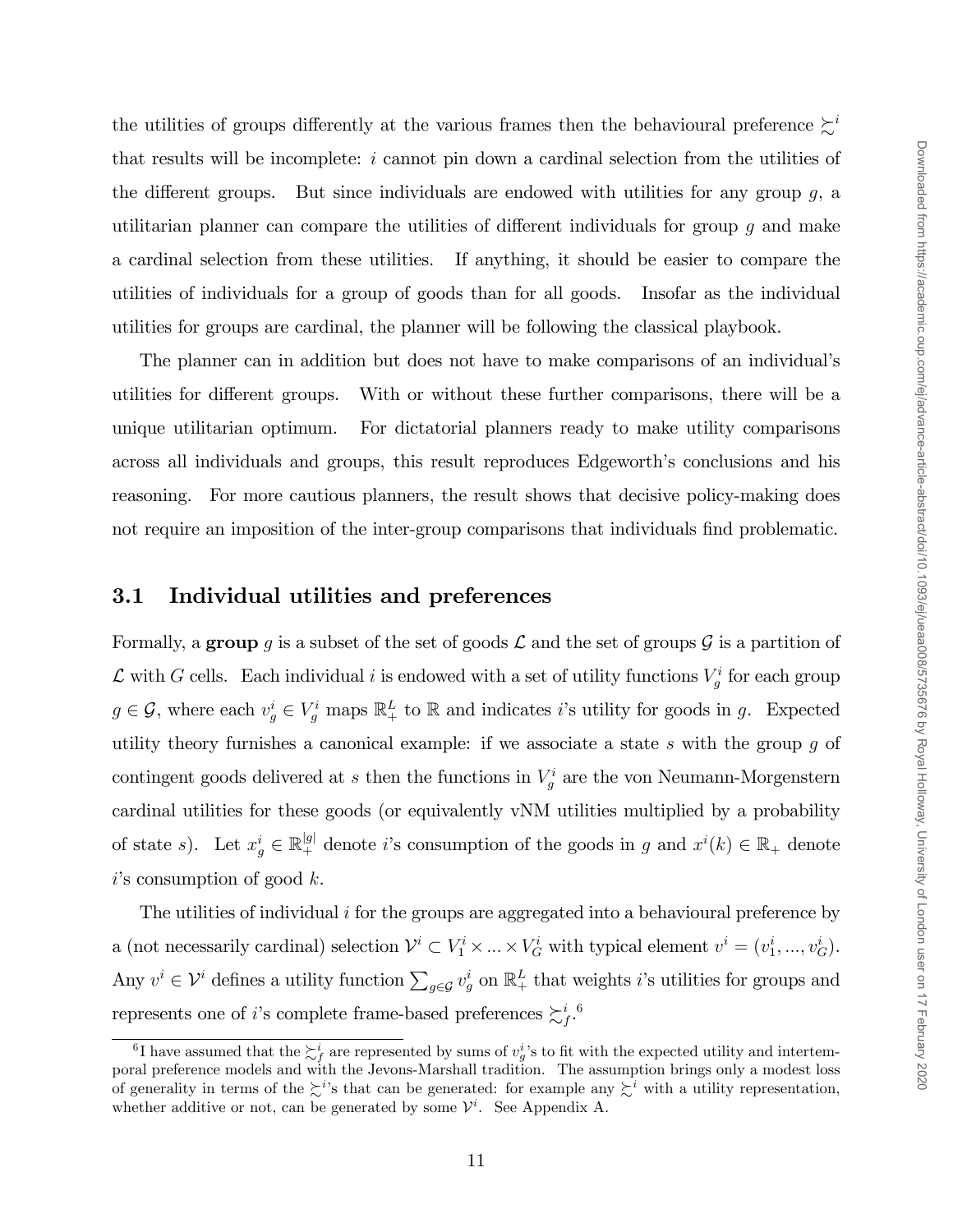Each  $\sum_{g\in\mathcal{G}}v_g^i$  formed from a  $v^i\in\mathcal{V}^i$  or the  $\sum_f^i$  it represents is an equally legitimate way for *i* to evaluate bundles and *i* therefore prefers  $x^i$  to  $y^i$  only when all of these objective functions concur. Define  $\mathcal{V}^i$  to **generate** the behavioural preference  $\succsim^i$  on  $\mathbb{R}^L_+$  when

$$
x^{i} \succsim^{i} y^{i} \Longleftrightarrow \sum_{g \in \mathcal{G}} v_{g}^{i}(x^{i}) \ge \sum_{g \in \mathcal{G}} v_{g}^{i}(y^{i}) \text{ for all } v^{i} \in \mathcal{V}^{i}.
$$

If  $\mathcal{V}^i$  is a cardinal selection from  $V_1^i \times ... \times V_G^i$ , then  $\left\{\sum_{g \in \mathcal{G}} v_g^i : v^i \in \mathcal{V}^i\right\}$  forms a cardinal set of functions and the  $\succsim^i$  that  $\mathcal{V}^i$  generates will be complete. But when  $\mathcal{V}^i$  consists of a larger set of functions (in the extreme, all of  $V_1^i \times \dots \times V_G^i$ ), individual i backs conflicting ways of weighting the group utilities. The frame-based preferences then conflict and the  $\succsim^i$  that  $\mathcal{V}^i$  generates will be incomplete. For example, if  $\succsim^i$  is a behavioural preference for the multiple priors model then, as  $v^i \in \mathcal{V}^i$  varies, the probabilities implicit in the expected utility function  $\sum_{g \in \mathcal{G}} v_g^i$  will vary as well. In all cases,  $\sum_i$  will be transitive.

Though it plays no formal role, it is natural to associate each decision-making frame f with a cardinal selection  $\mathcal{V}_f^i \subset V_1^i \times \ldots \times V_G^i$  interpreted as a representation of the complete preferences  $\sum_{j}^{i}$  that hold for the individual at  $f: x^{i} \sum_{j}^{i} y^{i} \Leftrightarrow \sum_{g \in \mathcal{G}} v_{g}^{i}(x^{i}) \ge \sum_{g \in \mathcal{G}} v_{g}^{i}(y^{i})$  for all  $v^i \in V_f^i$ . Each  $V^i$  would then equal a union of cardinal selections from  $V_1^i \times \dots \times V_G^i$  and  $x^i \succsim^i y^i$  obtains if and only if the utilities that can be constructed from the  $\mathcal{V}_f^i$ 's all judge  $x^i$ to be superior to  $y^{i}$ .<sup>7</sup>

Utilities satisfy **separability** relative to  $\mathcal{G}$  when each  $v_g^i \in V_g^i$  can vary only with respect to *i*'s consumption of the goods in *g*: for any  $g \in \mathcal{G}$  and  $x_g^i \in \mathbb{R}_+^{|g|}$ ,  $v_g^i \in V_g^i$  must be constant on  $\{y^i \in \mathbb{R}^L_+ : y^i_g = x^i_g\}$ .<sup>8</sup> In the absence of separability, the consumption levels of the goods in non- $g$  groups can be complements or substitutes for the  $g$  goods.

To illustrate how the  $V_g^i$  sets of utilities, the frame-based preferences  $\succsim_f^i$ , and  $\succsim^i$  interre-

<sup>&</sup>lt;sup>7</sup>A  $\mathcal{V}^i$  that does not equal a union of cardinal selections  $\bigcup_f \mathcal{V}^i_f$  would weaken the frame interpretation but otherwise have no effect. Such a  $\mathcal{V}^i$  deletes some  $v^i$ 's from some  $\mathcal{V}^i_f$ 's without changing the  $\mathcal{L}^i$  that  $\bigcup_f \mathcal{V}_f^i$  represents.

<sup>&</sup>lt;sup>8</sup>Although I call this assumption 'separability' for brevity, it is a restriction on the operative domain of each  $v_g^i$ . The link to standard usage is that the assumption implies that the  $\sum_{g\in\mathcal{G}}v_g^i$  functions, which collectively represent  $\succsim^i$ , will satisfy 'additive separability' in Gorman (1959) or 'groupwise separability' in Jorgenson and Lau (1975). Since  $\sum^{i}$  might not have a utility representation, however, none of the preference definitions of separability apply to  $\succeq^i$ . I reserve 'additive' for functions equal to a sum of group utilities that do represent a preference.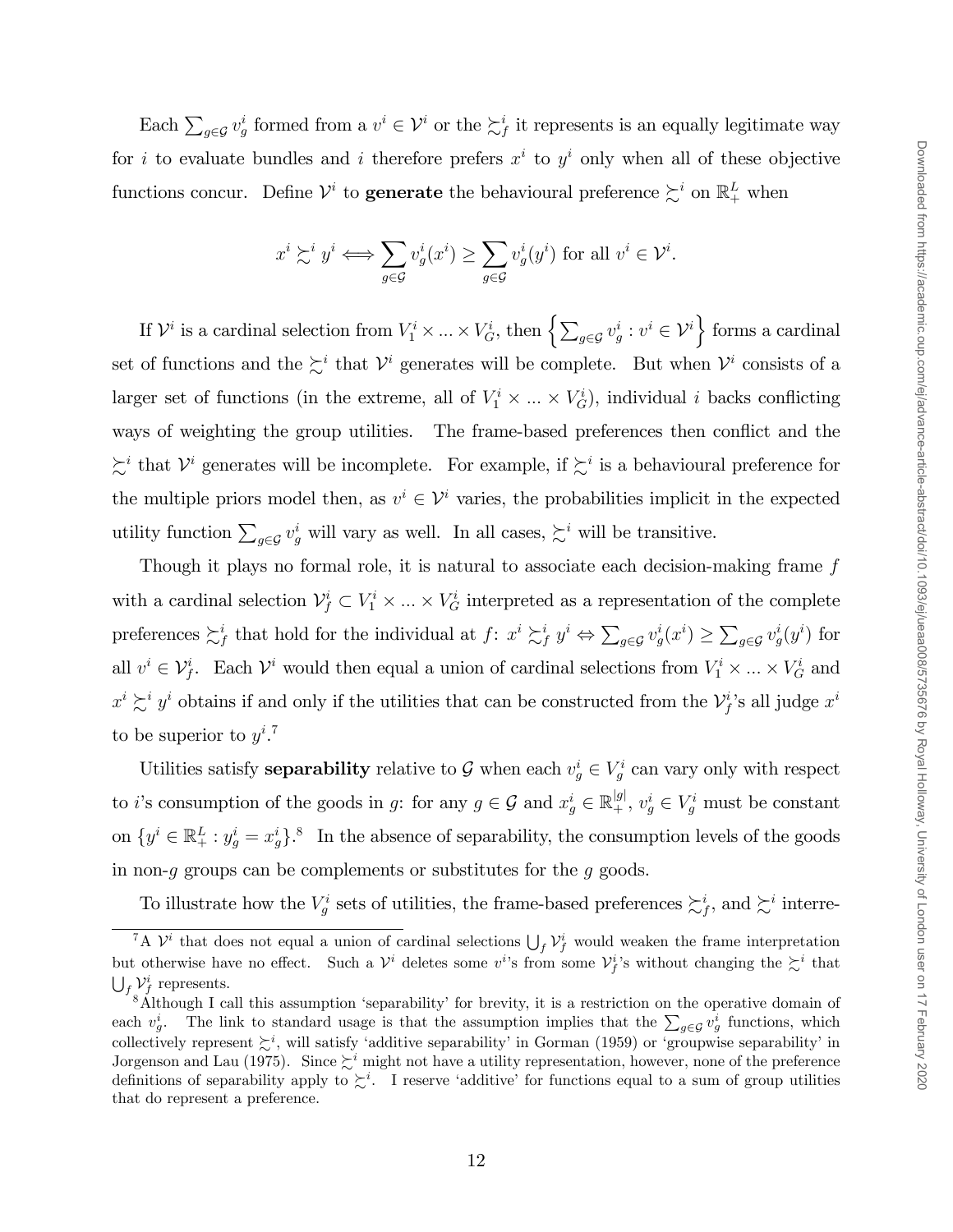late and to see how the  $V_g^i$  can be inferred from behaviour, we return to the multiple-priors and hyperbolic discounting models. The utilities in both satisfy separability.

Multiple priors redux An agent with von Neumann-Morgenstern utility  $u_s^i(x_s)$  at state  $s \in \mathcal{S} = \{1, ..., S\}$  chooses at various frames f where each  $f \in \mathcal{F}^i$  is a probability  $\pi^f$  on  $\mathcal{S}$ .

Each group  $g \in \mathcal{G}$  consists of the goods delivered at some state  $s \in \mathcal{S}$  and so we identify  $\mathcal G$  with  $\mathcal S$ . To adjust the domain of the utilities to equal the entire set of goods, define  $v_s^i : \mathbb{R}_+^L \to \mathbb{R}$  by  $v_s^i(x) = u_s^i(x_s)$  for each s. A  $V_s^i$  then equals the cardinal set of functions that contains  $v_s^i$ . Separability is satisfied. Since a decision-making frame f is a probability  $\pi^f$ , the individual's frame-based preference  $\succsim^i_f$  is represented by the cardinal selection from  $V_1^i \times \ldots \times V_S^i$  given by

$$
\mathcal{V}_{\pi^f}^i = \left\{ \left( a \pi_1^f v_1^i + b_1, ..., a \pi_S^f v_S^i + b_S \right) : a \in \mathbb{R}_{++} \text{ and } b_1, ..., b_S \in \mathbb{R} \right\}.
$$

The multiple-priors behavioural preference  $\sum_i$  is then generated by the selection  $\mathcal{V}^i = \bigcup_{\pi^f \in \mathcal{F}^i} \mathcal{V}^i_{\pi^f}$ .

The  $V_s^i$  can be inferred from individual i's preferences over lotteries with objective probabilities. Alternatively, each  $v_s^i$  and hence each  $V_s^i$  can be deduced from the expected utility representations of the  $\sum_{f}^{i}$  that holds at one of the frames  $\pi^{f}$ .

Hyperbolic discounting redux  $\Lambda t$  dates 1 and 2, which are the frames, an individual i has preferences  $\succsim_1^i$  and  $\succsim_2^i$  on the domain  $\overline{X}$  (defined in section 1) that are represented by the utilities  $u_1^i(x) = u^i(x_2) + \delta u^i(x_3)$  and  $u_2^i(x) = u^i(x_2) + \beta \delta u^i(x_3)$ . The two groups are the goods that appear at dates 2 and 3 respectively.

Let a group t utility for  $t = 2, 3, v_t^i : \overline{X} \to \mathbb{R}$ , be defined by  $v_t^i(x^i) = u^i(x_t^i)$  and set  $V_t^i$ to equal the cardinal set of functions that contains  $v_t^i$ . Separability is again satisfied. The frame-based preferences  $\succsim_1^i$  and  $\succsim_2^i$  are represented by the cardinal selections

$$
\mathcal{V}_1^i = \left\{ \left( av_2^i + b_2, a \left( \delta v_3^i \right) + b_3 \right) : a \in \mathbb{R}_{++} \text{ and } b_2, b_3 \in \mathbb{R} \right\} \text{ and}
$$
  

$$
\mathcal{V}_2^i = \left\{ \left( av_2^i + b_2, a \left( \beta \delta v_3^i \right) + b_3 \right) : a \in \mathbb{R}_{++} \text{ and } b_2, b_3 \in \mathbb{R} \right\},\
$$

and  $\mathcal{V}^i = \mathcal{V}^i_1 \cup \mathcal{V}^i_2$  generates the hyperbolic behavioural preference  $\succsim^i$ .

Both  $V_1^i$  and  $V_2^i$  can be inferred from the additive representations of either  $\succsim_1$  $i \text{ or } \succsim_2^i$ .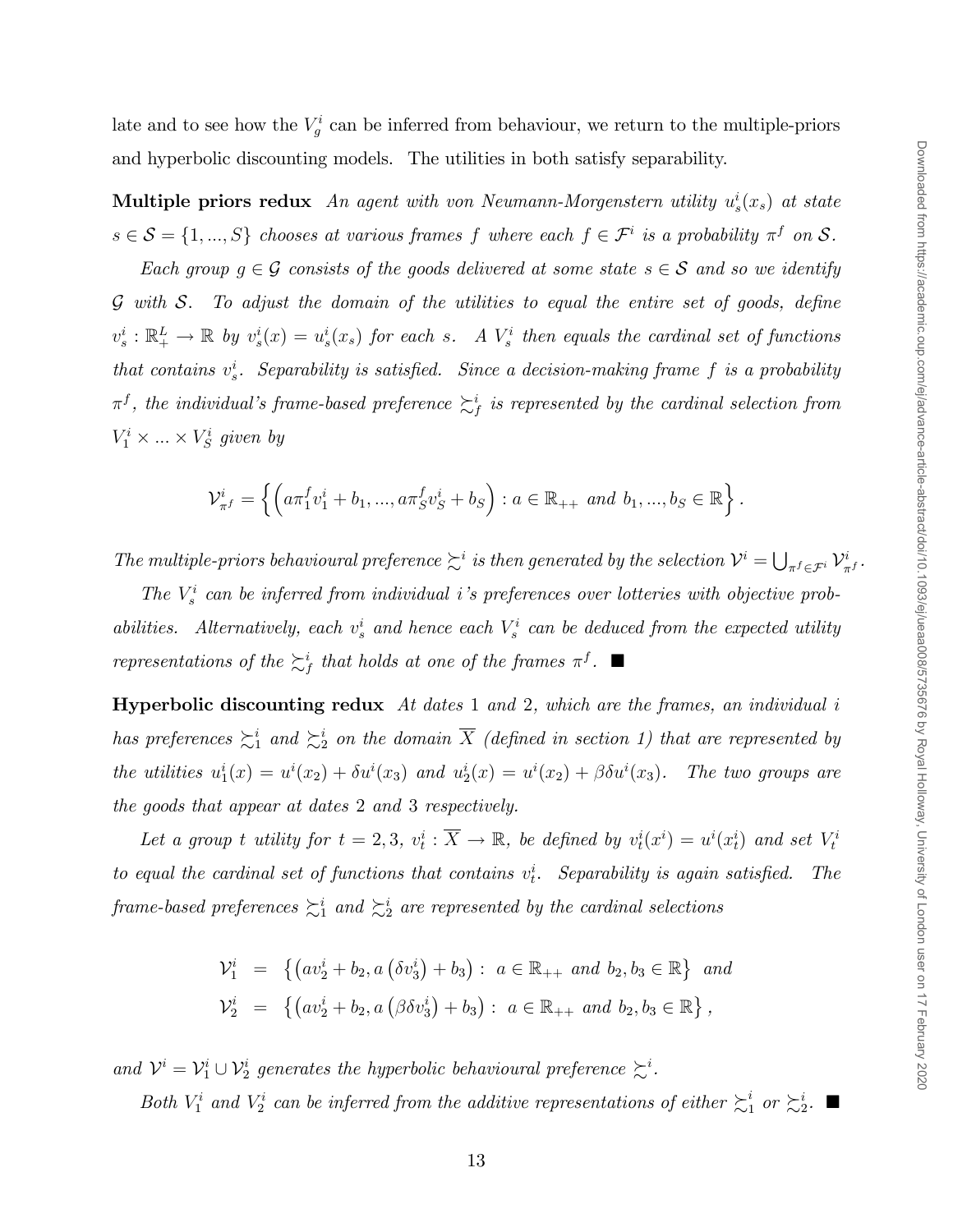Finally, in the less formal early neoclassical model each group consists of a single good and utilities again satisfy separability: for each good k, the utilities in  $V_k^i$  vary only with respect to  $x_k^i = x^i(k)$ . Individuals may not know how to weight the utilities of goods, a difficulty recognised by J.S. Mill, and may therefore adopt different weights on the  $v_k^i$  and thus different cardinal selections as circumstances vary. Each selection in effect defines a frame-based preference.

#### 3.2 Social welfare

Our utilitarian planner takes as data a set of utilities  $V_g^i$  for each individual i and group g. Just as a classical utilitarian selects interpersonally comparable utilities for individuals, the planner selects interpersonally comparable utilities for individuals for each group g. These utilities form a cardinal selection from  $V_g^1 \times ... \times V_g^I$ , denoted  $\mathcal{W}_g$ . A typical element of  $\mathcal{W}_g$  is a vector  $v_g = (v_g^1, ..., v_g^I)$ , a group g utility for every individual i. Each  $\mathcal{W}_g$  defines a **group** g utilitarian ordering that deems allocation x weakly superior to y if, for any and hence all  $v_g \in \mathcal{W}_g$ ,  $\sum_{i \in \mathcal{I}} v_g^i(x^i) \ge \sum_{i \in \mathcal{I}} v_g^i(y^i)$ . Each  $\sum_{i \in \mathcal{I}} v_g^i$  is substantively and mathematically a classical utilitarian objective function.

The planner may also compare an individual's utilities across groups. All of the planner's judgments taken together are given by a selection  $W \subset \prod_{(g,i)\in\mathcal{G}\times\mathcal{I}} V_g^i$  that places individual and group comparisons on the same footing: a vector of functions in  $W$ , denoted  $v = (v_g^i)_{(g,i)\in\mathcal{G}\times\mathcal{I}}$ , lists a utility  $v_g^i$  for each group-individual pair  $(g, i)$ . The selection W must be compatible with the  $\mathcal{W}_g$ : we require for each g that the projection of W onto  $V_g^1 \times ... \times V_g^1$ equals  $\mathcal{W}_q$ . Comparisons of individual utilities across groups thus do not dilute the planner's within-group comparisons of individual utilities, in line with the classical utilitarian position that individuals' vacillations about the worth of goods do not undermine interpersonal comparisons.

The model gives the planner wide latitude to embrace or abstain from comparisons of an individual's utilities for groups. At the abstention end of the spectrum, a planner refrains from all across-group comparisons when, for every  $\overline{v} \in W$  and  $(\lambda_1, ..., \lambda_G) \gg 0$ , there is a  $v \in \mathcal{W}$  such that  $v_g = \lambda_g \overline{v}_g$  for all g, and we then say the planner or  $\mathcal{W}$  is **group agnostic**. At the opposite pole, a  $W$  is **dictatorial** if it is a cardinal selection:  $W$  then imposes a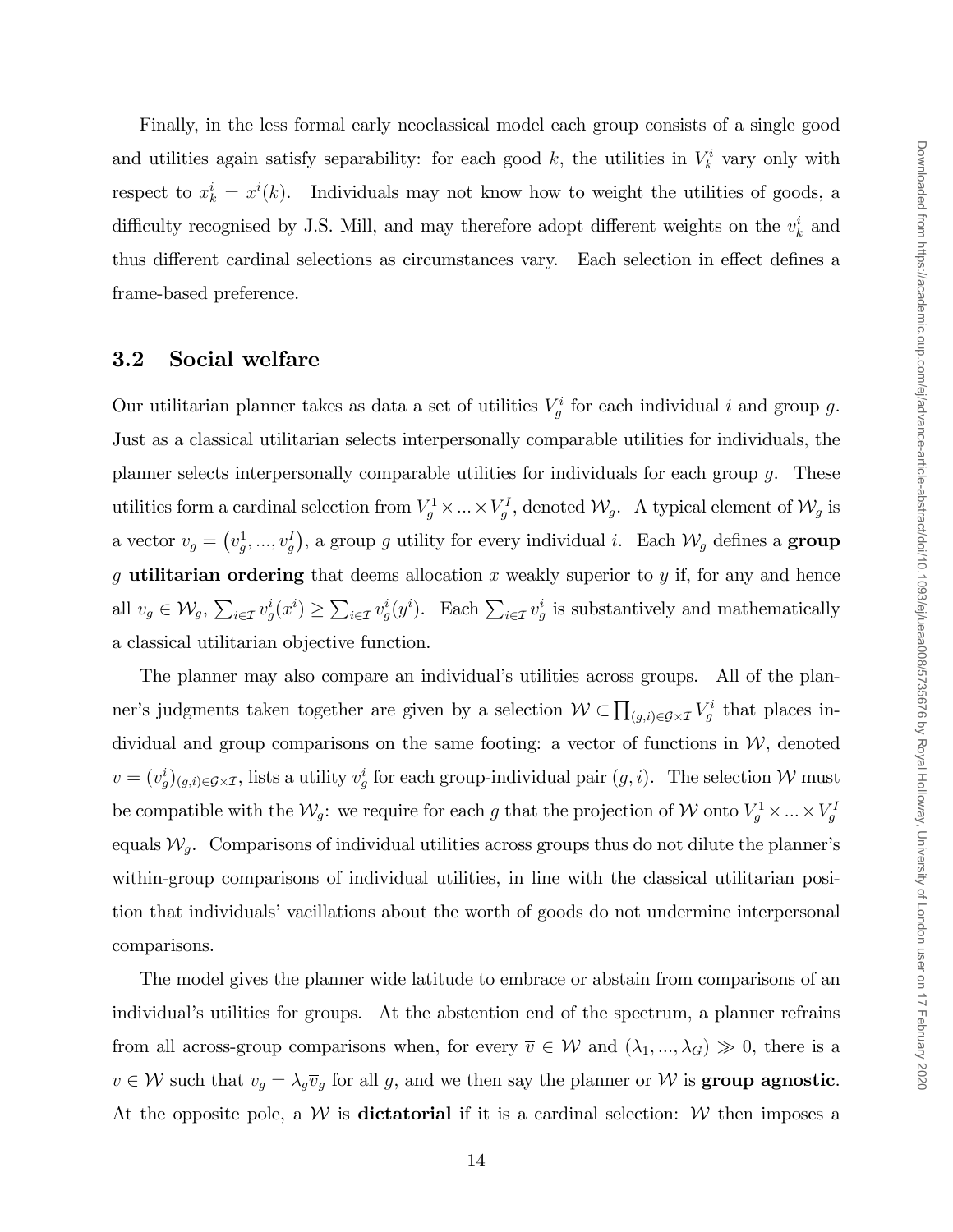single relative weighting of each individual's utilities for groups. If there is just one group, planners are necessarily dictatorial. But when there is more than one group, planners have good reason not to go to the dictatorial extreme: they may be stymied by the same decisions that individuals cannot resolve consistently for themselves. A plannerís judgment that the marginal utility of a group of goods is higher for the poor than for the rich need not make it any easier to decide which types of goods and pleasures deserve priority. Planners may also want to respect individuals' equivocations about how groups of goods should be weighed.<sup>9</sup>

Each  $v \in \mathcal{W}$  defines a welfare function  $\sum_{(g,i)\in\mathcal{G}\times\mathcal{I}} v_g^i$  which can also be written as  $\sum_{i\in\mathcal{I}}\sum_{g\in\mathcal{G}}v_g^i$ , the sum across individuals i of one of the utilities that W assigns to i.<sup>10</sup> For the early neoclassical economists, adding individual utilities to form social welfare functions was an assumption; for choice under uncertainty, the Harsanyi (1955) aggregation theorem and specifically Hammond  $(1981)$  provide rationales.<sup>11</sup>

Each of the  $\sum_{(g,i)\in\mathcal{G}\times\mathcal{I}}v_g^i$  objective functions represents a complete ordering and thus can compare any pair of allocations. And each  $\sum_{(g,i)\in\mathcal{G}\times\mathcal{I}}v_g^i$  gives classical utilitarian advice: welfare increases when the goods in some group  $g'$  are transferred from an agent i with low marginal utility for these goods to an agent  $j$  with high marginal utility. But when the planner's W inherits the inability of the  $\succsim^i$  to rank alternatives the various welfare functions to which W leads can rank allocations differently. For example if  $x$  is an improvement over y with respect to the group  $g$  utilitarian ordering but a worsening with respect to the g' ordering and W is group agnostic then the welfare functions for  $v \in W$  that assign large weight to the group q utilities will approve a move from  $y$  to x while the welfare functions for  $v \in \mathcal{W}$  that heavily weight g' will reject the move. Due to this diversity, we

<sup>&</sup>lt;sup>9</sup>While I have described planners as beginning with individual welfare comparisons – the  $W_g$  – they can also construct W's in one integrated step. The sequential view more closely resembles Edgeworth  $(1881)$ where the case for redistributing resources to high marginal utility individuals applies to any resource or ëmeansíthat can generate pleasure. There is no Öction of an aggregate consumption good in Edgeworth nor any claim that a single all-encompassing utility function covers all sources of pleasure at all dates. Moreover the utilitarian optima are determined solely by the  $\mathcal{W}_g$  when separability holds rather than by all of W.

 $\prod_{(g,i)\in\mathcal{G}\times\mathcal{I}}V_g^i$  and to assume that W equals the union  $\bigcup_{f\in\mathcal{F}}\mathcal{W}_f$ . Any two v's drawn from the same  $\mathcal{W}_f$ <sup>10</sup>As in individual decision-making, it is natural to associate each frame f with a cardinal selection  $\mathcal{W}_f \subset$ will then lead to the same welfare function, up to affine transformation.

 $11$ The probabilities in the utility representations in Hammond coincide across individuals. Since individual utilities in the present paper are state-dependent (as in Hammond), we may let probabilities vary by individual, as we must when a change in the vector of utilities drawn from  $W$  indicates only a change in the probability frames of the individuals.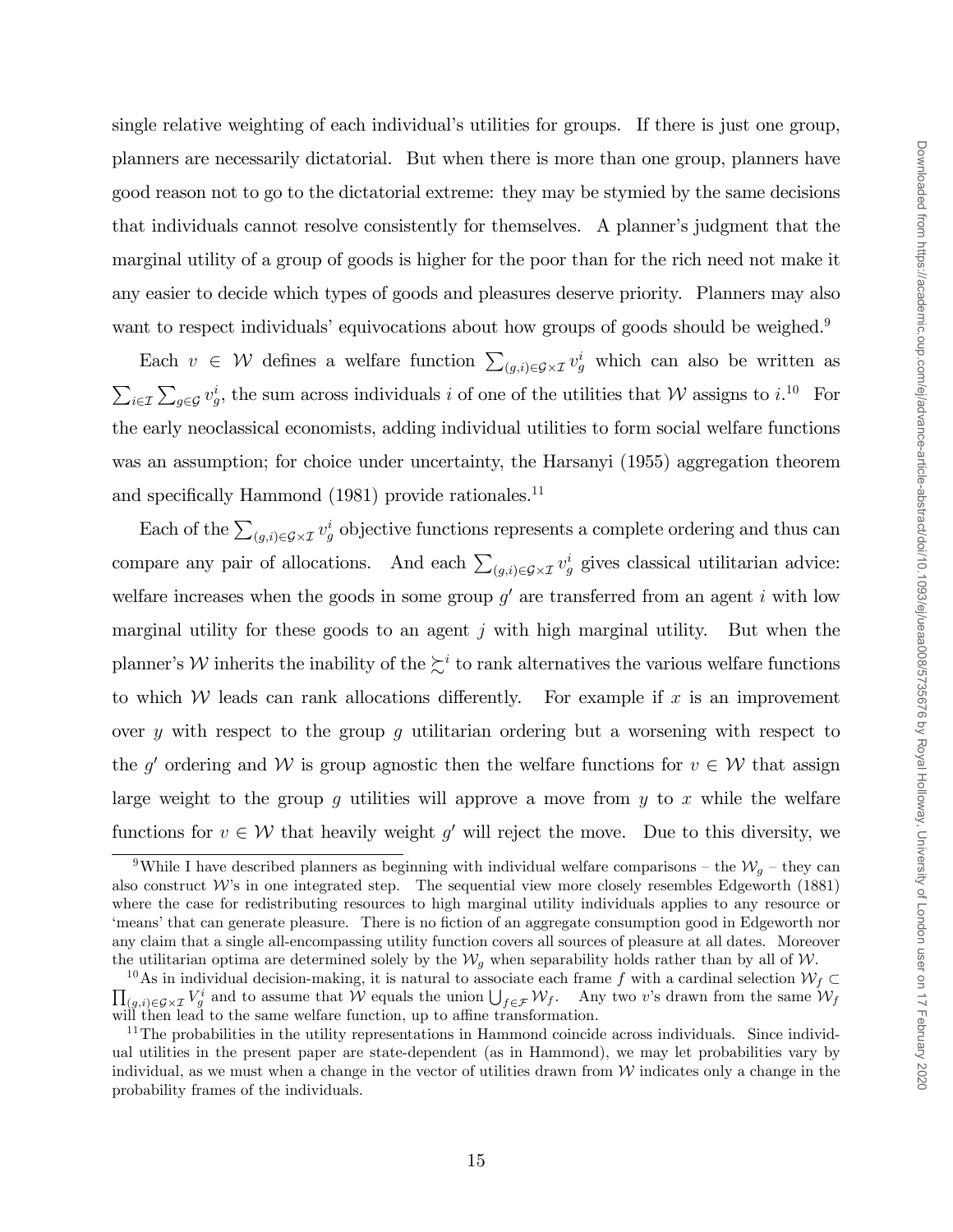require unanimous consent before declaring an allocation to be an improvement. Letting  $e = (e_1, ..., e_G) \geq 0$  be the economy's endowment of goods, an allocation x is **feasible** if it lies in  $\{x \in \mathbb{R}^{IL}_+ : \sum_{i \in \mathcal{I}} x^i \le e\}.$ 

 $\textbf{Definition 2} \ \ \textit{Allocation}\ x \ \textit{is} \ \textit{utilitarian superior} \ to \ y \ \textit{if} \sum_{(g,i) \in \mathcal{G} \times \mathcal{I}} v_g^i(x^i) \geq \sum_{(g,i) \in \mathcal{G} \times \mathcal{I}} v_g^i(y^i)$ for all  $v \in W$  and strict inequality holds for at least one  $v \in W$ , and is a **utilitarian optimum** if x is feasible and there is no feasible y that is utilitarian superior to x.

Though the caution of the unanimity requirement in Definition 2 will typically lead utilitarian superiority to be incomplete, utilitarian optimality discriminates with precision. We put aside optima that deliver the same utility levels by assuming that for each  $g$  the  $v_g^i \in V_g^i$  are strictly concave on the goods in  $g^{12}$ .

**Theorem 2** If separability is satisfied and, for each group g and individual i, each  $v_g^i \in V_g^i$ is strictly concave on g and continuous then there is a unique utilitarian optimum.

**Proof.** Fix some  $g \in \mathcal{G}$ ,  $y_{-g} = (y_{g'}^i)_{i \in \mathcal{I}, g' \in \mathcal{G} \setminus \{g\}}$ , and  $v \in \mathcal{W}$ . For any *i*,

$$
\sum\nolimits_{g' \in \mathcal{G}} v_{g'}^i(x_g^i,y_{-g}^i) = v_g^i(x_g^i,y_{-g}^i) + \sum\nolimits_{g' \neq g} v_{g'}^i(x_g^i,y_{-g}^i)
$$

and, due to separability,  $\sum_{g' \neq g} v_{g'}^i(x_g^i, y_{-g}^i)$  equals the same constant for all  $x_g^i \geq 0$ . Thus x' solves  $\max_{x\geq 0} \sum_{i\in\mathcal{I}} \sum_{g'\in\mathcal{G}} v_{g'}^i(x_g^i, y_{-g}^i)$  s.t.  $\sum_{i\in\mathcal{I}} x^i \leq e$  if and only if, for each g,  $x_g'$  solves  $\max_{x_g \geq 0} \sum_{i \in \mathcal{I}} v_g^i(x_g^i, y_{-g}^i)$  s.t.  $\sum_{i \in \mathcal{I}} x_g^i \leq e_g$ .

Due to continuity, there is a  $\bar{x}_g = (\bar{x}_g^1, ..., \bar{x}_g^I)$  that solves the latter problem and, due to strict concavity on g, this solution  $\overline{x}_g$  is unique. Due to separability the solution does not depend on the choice of  $y_{-g}$  and, since the projection of W onto  $V_g^1 \times ... \times V_g^I$  equals a cardinal selection, the solution does not depend on the choice of  $v \in \mathcal{W}$ . Hence  $(\overline{x}_1, ..., \overline{x}_G)$ is the unique optimum.

If the planner is dictatorial, the proof above repeats the uniqueness reasoning of a standard model of utilitarianism. Theorem 2 however places no restrictions on  $W$  beyond each

<sup>&</sup>lt;sup>12</sup> Formally,  $v_g^i : \mathbb{R}_+^L \to \mathbb{R}$  is strictly concave on g if, for all  $x^i \in \mathbb{R}_+^L$ ,  $v_g^i$  is strictly concave on  $\{y^i \in \mathbb{R}_+^L : y^i(k) = x^i(k) \text{ for all } k \notin g\}.$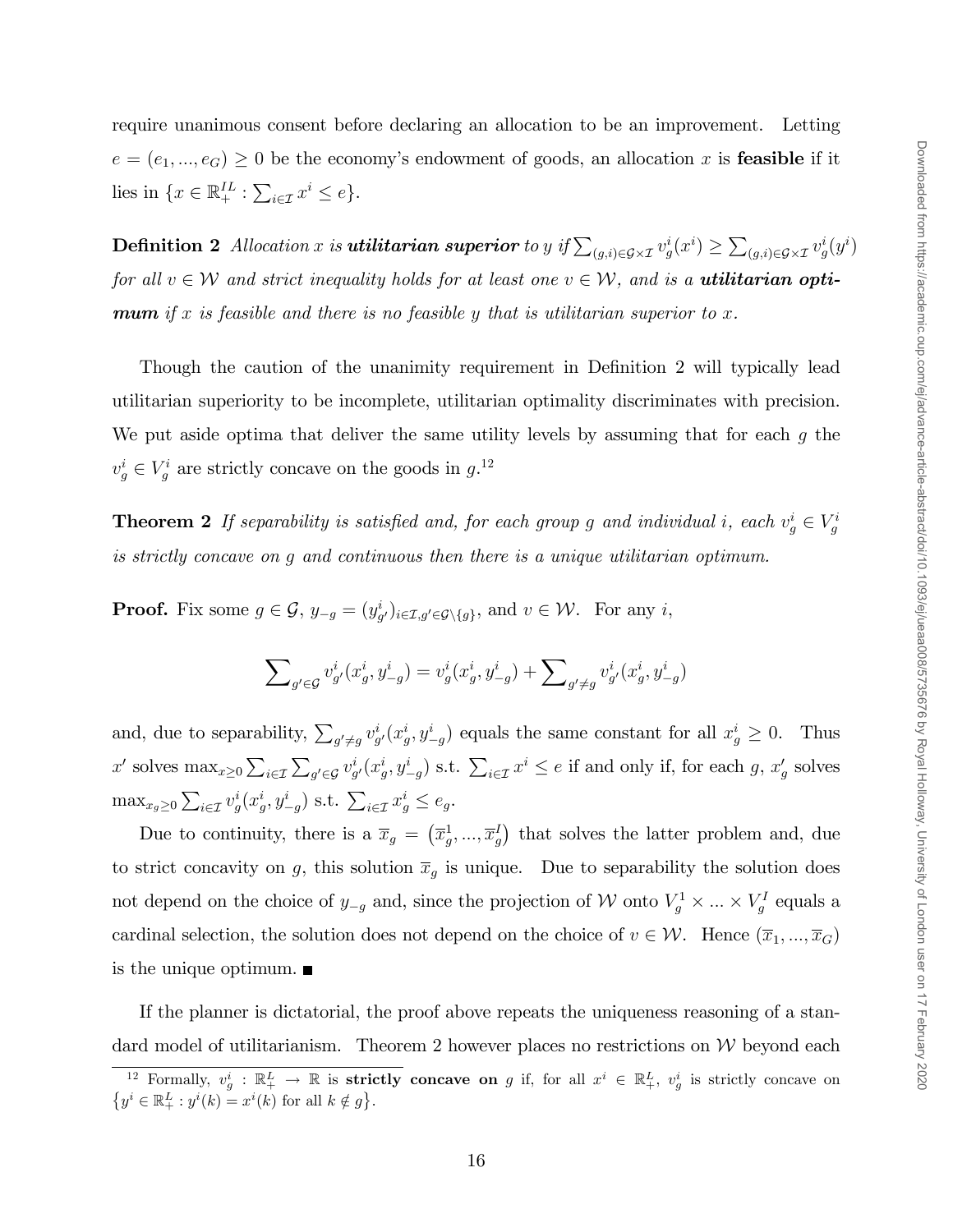$\mathcal{W}_g$  being a cardinal selection: the planner can fall anywhere between the group agnostic and dictatorial extremes. With group agnosticism, planners make no comparisons of groups and utilitarian superiority reduces to the unanimity ordering of the group-by-group utilitarian orderings. Define allocation x to be **group-unanimously superior** to y when  $\sum_{i\in\mathcal{I}}v_g^i(x^i)\geq\sum_{i\in\mathcal{I}}v_g^i(y^i)$  for all  $g\in\mathcal{G}$  and  $v_g\in\mathcal{W}_g$  with at least one strict inequality and a group-unanimity optimum if x is feasible and no feasible y is group-unanimously superior to  $x$ .

**Proposition 1** If W is group agnostic then the group-unanimity and utilitarian superiority orderings coincide. For any  $W$ , any utilitarian optimum is a group-unanimity optimum.<sup>13</sup>

Proposition 1 underscores just how cautious the utilitarian superiority relation can be: when  $W$  is group agnostic, a change in allocations must be recommended by every group utilitarian ordering. In the multiple-priors model, for example, a change must deliver an improvement for the group  $g$  utilitarian ordering even when the group  $g$  goods are associated with a highly unlikely state. While cautious orderings ordinarily make it easier to declare allocations optimal and therefore invite indecisiveness, Theorem 2 shows that under separability there is a unique utilitarian optimum. Moreover any across-group comparisons that  $W$ does make end up being irrelevant: the utilitarian optimum is the unique group-unanimity optimum.

Hyperbolic discounting continued. A society of individuals with the hyperbolic preferences of section 1 will have a large set of Pareto optima. Suppose for concreteness that there is one good per time period,  $\ell = 1$ , which implies that each good is a group. If the feasible set  $\overline{F}$  is  $\{x \in \overline{X}^I : \sum_{i \in \mathcal{I}} x_i^i \le e_t \text{ for } t = 2, 3\}$ , the dimension of the Pareto optima will equal  $2(I-1)$ , which is also the dimension of the frontier of  $\overline{F}$  (the non-disposal points where the inequalities that define  $\overline{F}$  hold with equality). As explained in section 1, each upper contour set for each  $\sum_{i=1}^{i}$  has a continuum of supporting prices, at a Pareto optimum these individual continua will intersect, and the intersection will typically persist following any small adjustment in the allocation. By the first welfare theorem, the new allocation must then also be Pareto optimal.

<sup>13</sup>Omitted proofs are in Appendix B.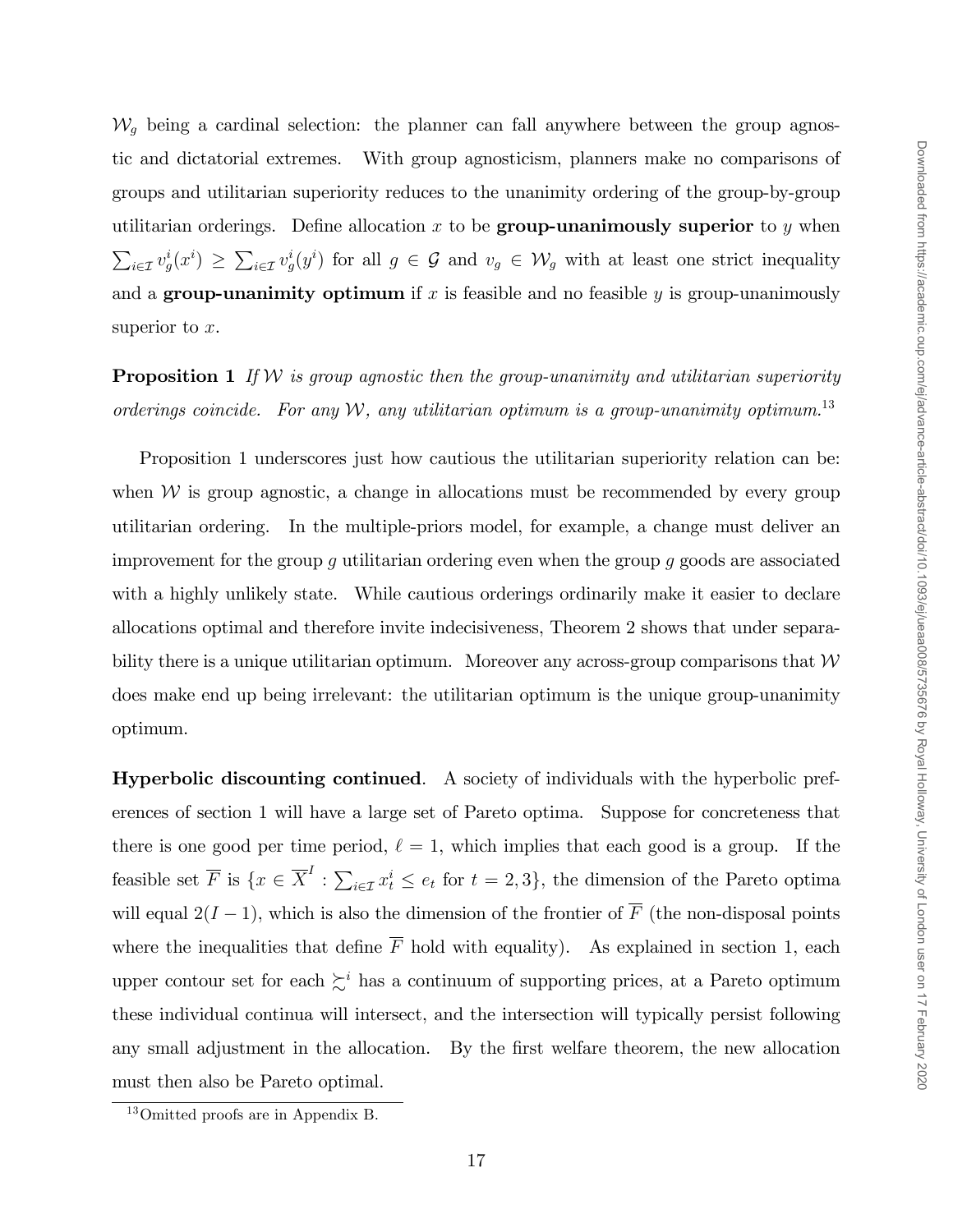A utilitarian planner specifies for each  $t = 2, 3$  a cardinal selection  $\mathcal{W}_t$  from  $V_t^1 \times ... \times$  $V_t^I$ , possibly supplemented by further intrapersonal comparisons of utility across goods. Assuming each  $u^i$  is strictly concave, there will be a unique distribution of each date-t good that is utilitarian optimal, found by maximising  $\sum_{i\in\mathcal{I}} u^i(x_t^i)$  subject to  $\sum_{i\in\mathcal{I}} x_t^i \leq e_t$  and  $(x_t^1, ..., x_t^I) \geq 0$ . Specifying the cardinal selection may present a normative challenge, but the difficulties should be no more formidable than with complete preferences.  $\blacksquare$ 

#### 3.3 Social welfare: nonseparable utilities

So far utilities have satisfied separability: each  $v_g^i$  has varied only with respect to goods in group g. Without this assumption there need not be a unique utilitarian optimum. For example, suppose each good is a singleton group and that the utility of good 1 depends on the consumption of good 2 and vice versa while the utilities for other goods are functions only of their own consumption levels. Assuming  $W$  is group agnostic, the utilitarian optima will coincide with the Pareto efficient allocations of a society of hypothetical agents with the group g utilitarian orderings, one for each  $g \in \mathcal{G}$  (Proposition 1). Consequently there will typically be a one-dimensional set of utilitarian optima for the economy that consists of just goods 1 and 2: given a pair  $\sum_{i \in \mathcal{I}} v_1^i$  and  $\sum_{i \in \mathcal{I}} v_2^i$  that defines the groups 1 and 2 utilitarian orderings, the utility possibility frontier will normally be one-dimensional just as the utility possibility frontier of a standard two-agent economic model is one-dimensional. As there remains a unique optimum for the distribution of goods  $3, \ldots, L$ , the utilitarian optima for the economy of all L goods will also be one-dimensional.

As we will see, however, even in worst cases the size of the set of utilitarian optima compares favorably with the size of the set of Pareto optima (as classically defined by the  $\gtrsim^{i}$ not by the hypothetical agents above) both in terms of dimension and measure. Since the utilitarian optima form a subset of the group unanimity optima (Proposition 1), we can use the group-unanimity optima to bound the set of utilitarian optima. The above example lies far from the worst case: it displays the minimum extent of nonseparability in consumption and accordingly the dimension of the group-unanimity optima expands modestly, from 0 to 1. The greatest expansion occurs when, for each group g, the  $\sum_{i\in\mathcal{I}}v_g^i$  that represent the group g utilitarian ordering are nontrivial functions of all L goods in the model and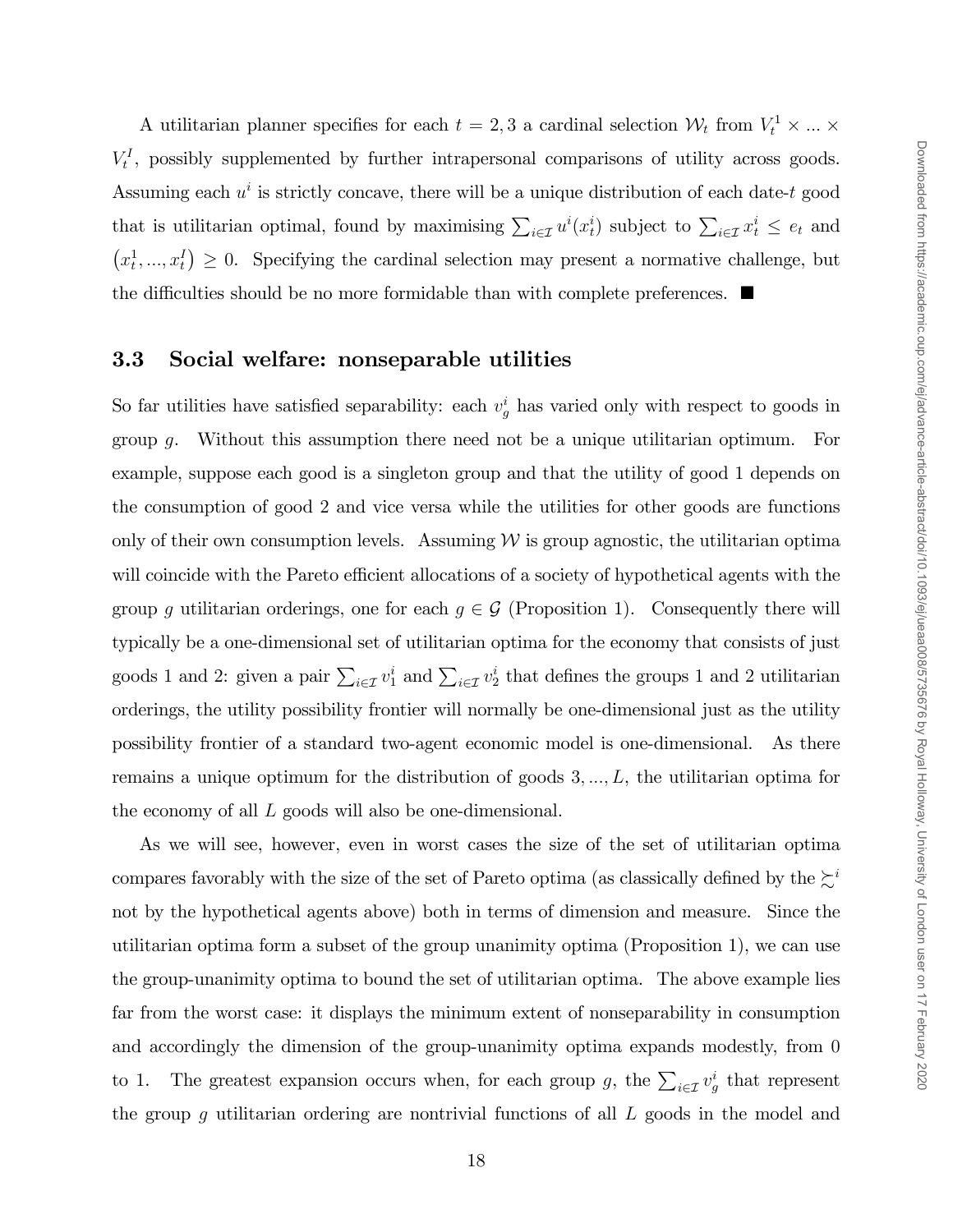each good is its own group: the dimension of the group-unanimity optima can then rise to  $G-1 = L-1$ . This case is similar but not identical to a standard general equilibrium model where the dimension of the Pareto efficient allocations would normally equal the number of individuals I minus 1. In our setting, the role of an individual is played by a group g with the associated 'utility'  $\sum_{i \in \mathcal{I}} v_g^i$ . The planner thus has G objective functions which suggests that the dimension of the group-unanimity optima will be  $G-1$ . But while standard utilities are functions of different variables (the agents' private consumptions) each  $\sum_{i\in\mathcal{I}}v^i_g$  is potentially a function of all  $LI$  of the model's consumption variables. Externalities in effect appear since the goods that affect the 'utility'  $\sum_{i\in\mathcal{I}}v_g^i$  can also affect the 'utility'  $\sum_{i\in\mathcal{I}}v_{g'}^i$ , where  $g' \neq g$ . These externalities can reduce the dimension of the set of optima or even lead the set to not have a well-defined dimension (to not be a manifold). Consequently Theorem 3 below will provide only an upper bound on the dimension of the utilitarian optima.<sup>14</sup>  $\,$  'Upper' is the bound of interest since we are interested in worst-case scenarios. Dimension is neither the sole nor indisputable way to gauge the size of a set. Our result on dimension, Theorem 3, will imply that the utilitarian optima also form a 0 (Lebesgue) measure subset of societyís allocations. The Pareto optima in contrast can have positive measure as we saw in section 1. There are other yardsticks, however, for example the diameter of the set of optima, that Theorem 3 will not address.

To bound the dimension of the group-unanimity optima and hence the utilitarian optima as well, we will adapt the concept of an 'isolated community' from the general equilibrium theory of Pareto efficiency (Smale  $(1974)$ ). A classical isolated community is a minimal subset of individuals that consumes only goods that individuals outside the community do not consume, for example when community members and nonmembers have utilities that are increasing on disjoint sets of goods. An 'isolated basket' will be a minimal set of groups of goods where for each group g in the basket the  $v_g^i$  can be nontrivial functions only of goods in the groups the basket contains. Define  $h : \mathbb{R}^L_+ \to \mathbb{R}$  to be **variable on good** k if there is a pair  $x, y \in \mathbb{R}^L_+$  such that  $x(l) = y(l)$  for each  $l \neq k$  and  $h(x) \neq h(y)$ . To avoid trivialities, we assume in this section that for every good  $k$  there is an agent  $i$  and a group  $g$  such that

<sup>14</sup>  $\sum$ For a simple case of the complications introduced by these externalities, notice that it is possible to have  $i\in\mathcal{I}$   $v_g^i = \sum_{i\in\mathcal{I}} v_{g'}^i$  for distinct groups g and g'. There are then effectively fewer than G objective functions in the model and the dimension of the group-unanimity optima accordingly falls.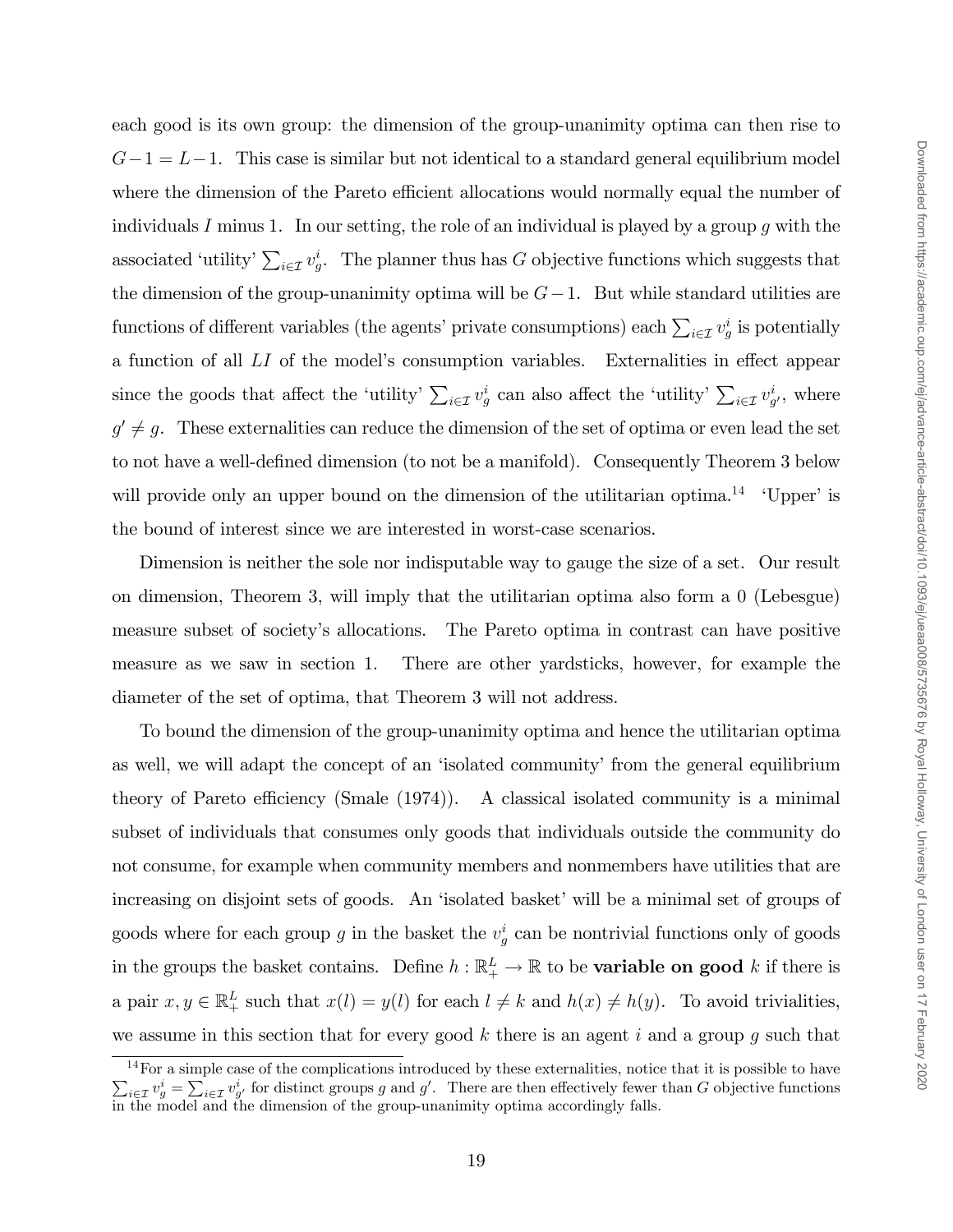each  $v_g^i \in V_g^i$  is variable on k.

**Definition** The nonempty pairwise-disjoint subsets of groups  $\mathcal{B}_1, ..., \mathcal{B}_n \subset \mathcal{G}$  form **isolated baskets** if, for each  $\mathcal{B}_j$ , (i) any  $v_g^i \in V_g^i$ , where  $g \in \mathcal{B}_j$  and  $i \in \mathcal{I}$ , is variable only on a nonempty set of goods in the groups in  $\mathcal{B}_j$  and (ii) no nontrivial partition of  $\mathcal{B}_j$  has cells that satisfy (i).

A model  $(V_g^i)$  $(i,g)\in\mathcal{I}\times\mathcal{G}$  has a unique family of isolated baskets, which may consist of just one basket. Each basket  $\mathcal{B}_j$  in a family defines a corresponding set of objective functions, the  $\sum_{i\in\mathcal{I}}v_g^i$  such that  $g\in\mathcal{B}_j$  and  $v_g\in\mathcal{W}_g$ , that are variable only on goods in groups drawn from the same basket. Separability is the prominent example. Each  $\sum_{i \in \mathcal{I}} v_g^i$  then varies only as a function of  $x_g^1, ..., x_g^I$  while the remaining  $\sum_{i \in \mathcal{I}} v_{g'}^i$ ,  $g' \neq g$ , are constant on these variables: each group  $g$  by itself forms an isolated basket. As the extent of nonseparabilities in consumption increase from the áoor given by separability, the sizes of the isolated baskets increase in tandem.

In general equilibrium theory, nontrivial isolated communities cause the dimension of the Pareto efficient allocations to fall below the number of individuals minus 1. The individuals in each isolated community form a free-standing economic model and the dimension of the Pareto efficient allocations for this community equals the number of individuals in the community minus 1. The dimension of the optima for the unified model then equals the sum of the community-specific dimensions, which must be less than the total number of individuals minus 1. For example, with two communities of  $I_1$  and  $I_2$  individuals, where  $I_1 + I_2 = I$ , the dimension of the optima will equal  $I_1 - 1 + I_2 - 1 < I - 1$ . In our model, where groups play the role of individuals, this accounting continues to hold: the dimension of the group-unanimity optima will fall below  $G - 1$  as the number of isolated baskets increases. Theorem 2 is a case in point.

Define  $v_g^i : \mathbb{R}_+^L \to \mathbb{R}$  to be strictly concave and increasing on its variable goods if, for all  $x^i \in \mathbb{R}^L_+$ ,  $v^i_g$  is strictly concave and strictly increasing on  $\left\{y^i \in \mathbb{R}^L_+ : y^i(k) = x^i(k)$  for  $k \notin \mathcal{K}\right\}$ where K is the set of goods on which  $v_g^i$  is variable.<sup>15</sup>

<sup>&</sup>lt;sup>15</sup>The function  $v_g^i$  is **strictly increasing** if  $x^i \geq y^i$  and  $x^i \neq y^i$  imply  $v_g^i(x^i) > v_g^i(y^i)$ .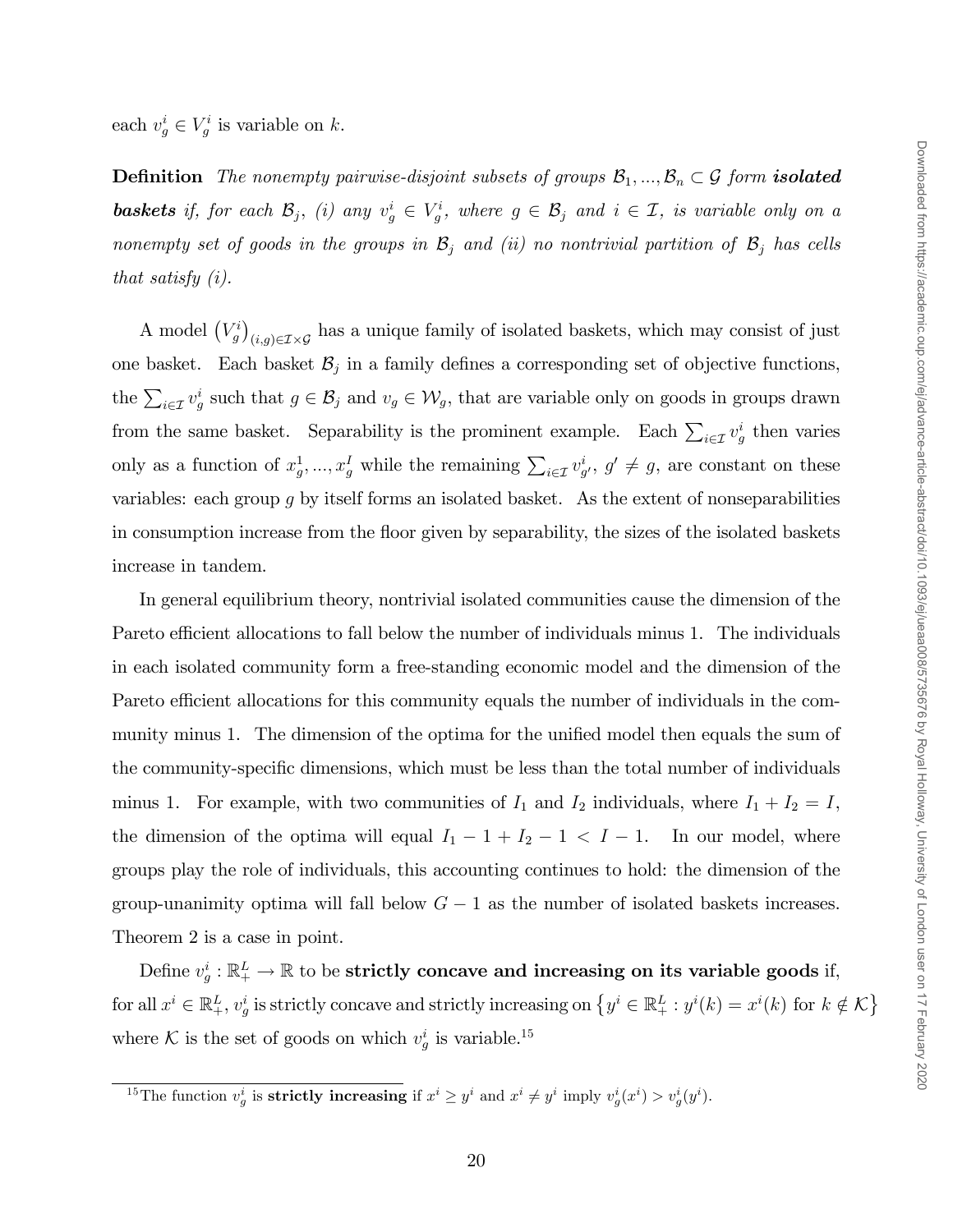**Theorem 3** Suppose that, for any group g and individual i, each  $v_g^i \in V_g^i$  is continuous and strictly concave and increasing on its variable goods, there are n isolated baskets with  $d_1, ..., d_n$ groups, and the set of group-unanimity optima has dimension d. Then  $d \leq \sum_{j=1}^{n} (d_j - 1) \leq$  $G-1$ .

The dimensional expansion of the group-unanimity optima thus depends on the number of isolated baskets, which in turn depend on the extent of the nonseparabilities in consumption, and on the number of groups. The worst case, where the dimension of the optima reaches  $L - 1$ , occurs when the entire set of goods forms the sole isolated basket and each good is a singleton group. But even here the utilitarian optima have not undergone the  $L(I-1)$  explosion of dimensionality that occurs for the Pareto optima when preferences are incomplete (see section 1). If, as one presumes in market settings, the number of individuals is larger than the number of goods,  $I > L$ , then with incomplete preferences the dimension of the utilitarian optima will be less than the dimension of the Pareto optima that obtains when preferences are complete,  $I - 1$ . Moreover with incomplete preferences the measure of the Pareto optima will normally be positive while the measure of the utilitarian optima will typically be 0.

Theorem 3, unlike Theorem 2, does not offer a uniqueness result when each  $d_j = 1$ : it then states that the optima form a discrete set of points (a 0-dimensional set), not a single point.

#### 4 Utilitarian versus Pareto optimality

Utilitarian optima can fail to be Pareto optimal when individuals are modeled by their  $\zeta^i$ behavioural preferences. A utilitarian planner weights an individual  $i$ 's utility for group g according to the planner's judgment about the satisfaction  $i$  derives from  $g$  and that weighting might not be compatible with the weightings implicit in  $\zeta^i$ . For example, suppose there are two goods, each of which forms a group, and two individuals individuals  $a$  and  $b$  with identical  $v_k^i$ 's that are separable, strictly concave, and differentiable. Letting  $\mathcal{W}_1$  place equal weight on  $v_1^a$  and  $v_1^b$  and  $\mathcal{W}_2$  place equal weight on  $v_2^a$  and  $v_2^b$ , the utilitarian optimum will satisfy  $x^a = x^b$ . Depending on the  $\sum^i$ , Pareto improvements may be possible. If, at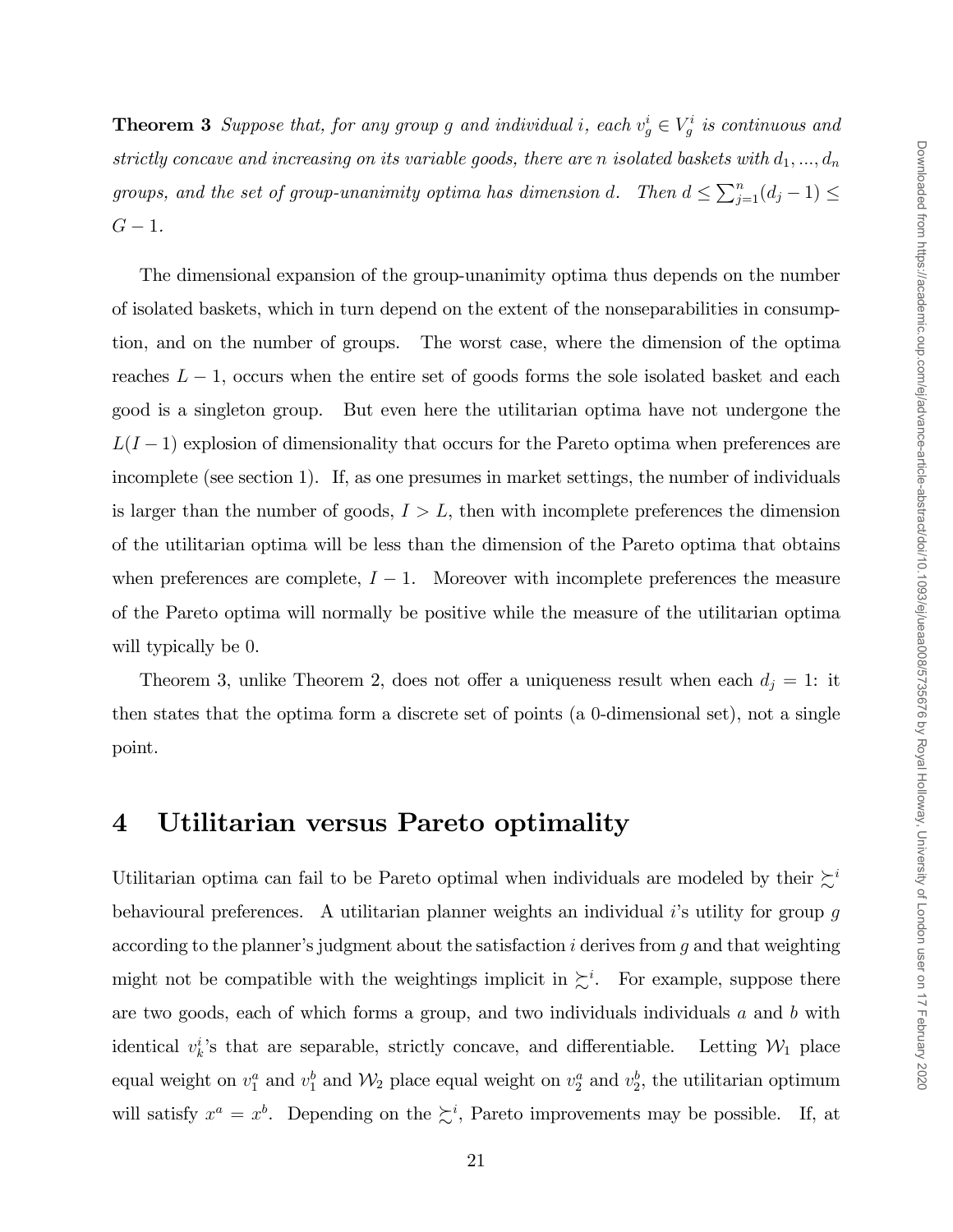some frame f, the  $v^a \in V_f^a$  assigns weights 2 and 1 respectively to  $v_1^a$  and  $v_2^a$  while  $v^b \in V_f^b$ assigns weights 1 and 2 to  $v_1^b$  and  $v_2^b$  then the marginal rates of substitution of the agents at f cannot align at the utilitarian optimum.<sup>16</sup> Some transfer between the individuals will therefore deliver a Pareto improvement for  $\sum_f^a$  and  $\sum_f^b$ . Whether each individual i is  $\sum_f^i$ . better off with this transfer will depend on the diversity they display across frames. But if at every frame each individual places nearly the same relative weights on the utilities for goods then both individuals' behavioural preferences will back the transfer.<sup>17</sup> As this example suggests, both the compatibility and incompatibility of utilitarian and Pareto optimality are robust possibilities.

For an orthodox utilitarian, a failure of utilitarian optimality to achieve Pareto optimality is not a problem: the planner's judgments take precedence. For example, in the pre-WWII heyday of utilitarianism, it was common to hold that impatience and discounting amounted to failures of rationality  $-$  an offense 'against the rules of economic reason' in Schumpeter's words  $(1912, p. 35)$ . A utilitarian planner therefore might well ignore individuals' time preferences altogether. In the hyperbolic discounting example in section 3, such a planner would, at *every* date t, use the same cardinal selection  $\mathcal{W}_t$  from  $V_t^1 \times \ldots \times V_t^1$ .

Whether or not utilitarian-Pareto conflicts are problematic, planners might want to avoid them. A liberal planner could deliberately choose weights on an individual's utility for groups to match the individual's weights. Or the planner could just choose  $W$  and a utilitarian optimum  $x$  such that  $x$  is Pareto optimal. Since this choice would impose an additional restriction beyond utilitarian optimality, it will not expand the set of optima.

More productively, I will show that the potential for a clash between utilitarian and Pareto optimality diminishes as preference incompleteness increases. We begin by defining what it means for a liberal planner to match an individual's weights on group utilities.

**Definition 3** Given  $\mathcal{V}^i$  for  $i \in \mathcal{I}$ , **preference compatibility** is satisfied for W if there exists  $v \in \mathcal{W}$  such that  $v^i \in \mathcal{V}^i$  for  $i \in \mathcal{I}$ .

<sup>&</sup>lt;sup>16</sup>If  $Dv_1^a(x_1^a) = Dv_1^b(x_1^b)$  and  $Dv_2^a(x_2^a) = Dv_2^b(x_2^b)$  (letting D indicate derivatives w.r.t. variable goods) then  $\frac{2Dv_1^a(x_1^a)}{Dv_2^a(x_2^a)} \neq \frac{Dv_1^b(x_1^b)}{2Dv_2^b(x_2^b)}$  $\frac{Dv_1(x_1)}{2Dv_2^b(x_2^b)}$ .

 $17$ This argument bears some similarity to the difficulties of implementing Pareto efficient outcomes with separable preferences identified by Le Breton and Sen (1999).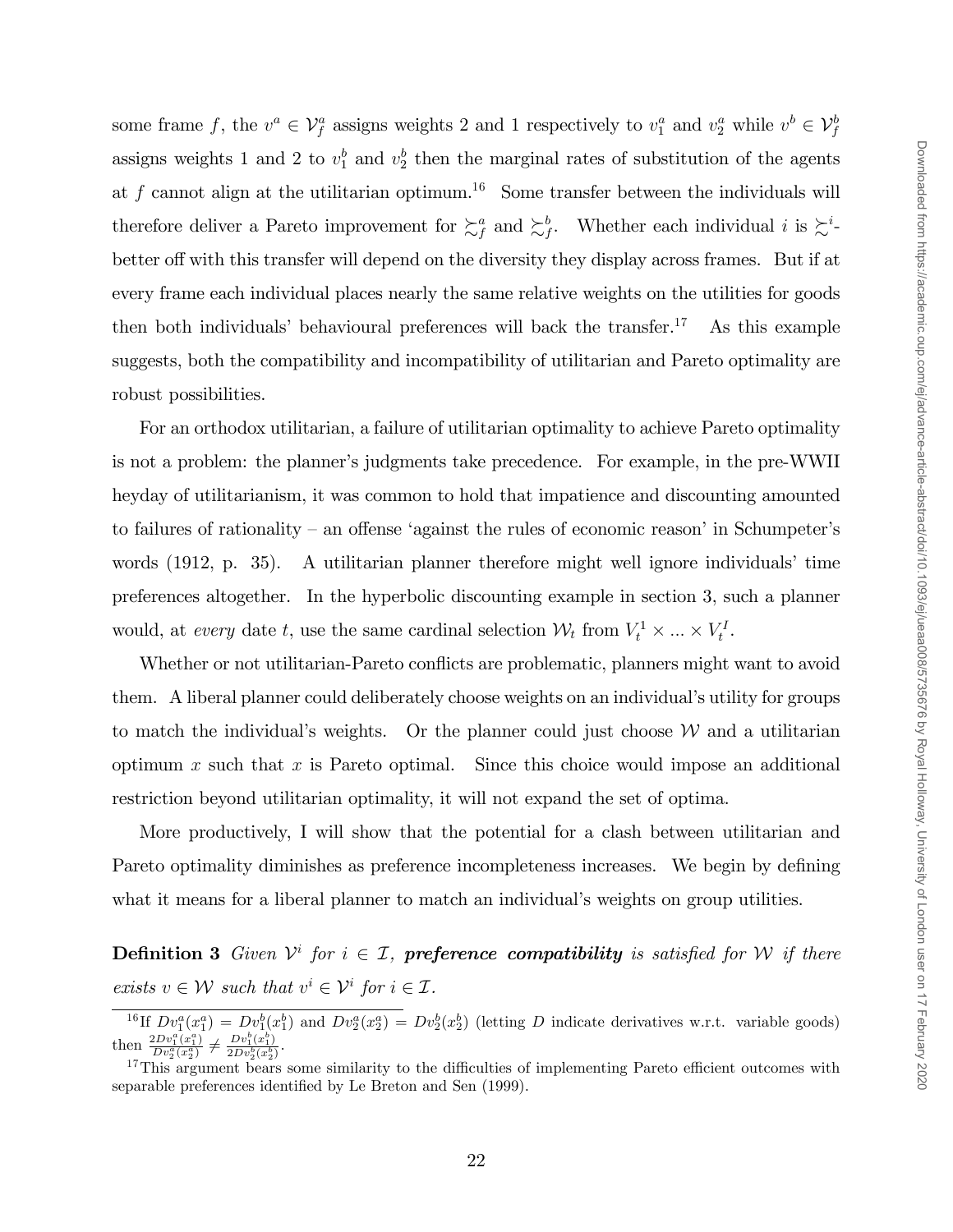Suppose that we now adjust the preferences, letting them get progressively more incomplete by expanding the selections  $\mathcal{V}^i$  that define the  $\succeq^i$  while keeping the sets  $V_g^i$  and the selection W fixed. If each selection  $\mathcal{V}^i$  is large enough – there is enough incompleteness - then preference compatibility must be satisfied. In particular, when  $\mathcal{V}^i = V_1^i \times \dots \times V_L^i$ for each i, any  $W$  is preference compatible: with sufficient incompleteness, every planner becomes a liberal. As we will see, if incompleteness is in this sense sufficiently substantial and separability holds then any utilitarian optimum will be Pareto optimal.

It's worth pausing to consider the other extreme: if each  $\mathcal{V}^i$  is a cardinal selection from  $V_1^i \times \ldots \times V_L^i$ , which implies that the  $\succsim^i$  generated by  $\mathcal{V}^i$  is complete, then preference compatibility effectively eliminates a planner's ability to specify the  $\mathcal{W}_q$  independently. Given  $V_g^i$  for  $i \in \mathcal{I}$  and  $g \in \mathcal{G}$ , define group  $g'$  to be **nontrivial** if each  $V_{g'}^i$  contains nonconstant functions.

**Proposition 2** If each  $\mathcal{V}^i$  is a cardinal selection then, given  $\mathcal{W}_{g'}$  for some nontrivial group g', there is only one  $\mathcal{W}_g$  for each  $g \neq g'$  such that  $\mathcal W$  satisfies preference compatibility.

As one would expect, the combination of preference compatibility and complete preferences will stifle a planner's latitude to impose interpersonal comparisons.

The **Pareto optimality** of an allocation x has the standard definition: x must be feasible and there cannot exist a feasible y such that  $y^i \succsim^i x^i$  for all  $i \in \mathcal{I}$  and  $y^j \succ^j x^j$  for some  $j \in \mathcal{I}$ , where each  $\succsim^{i}$  is generated by  $\mathcal{V}^{i}$ .

Whether preference compatibility holds due to preferences being substantially incomplete or the careful choice of a liberal planner, the assumption is not quite enough to guarantee that utilitarian optima are Pareto optimal. The following example, driven by a failure of separability, illustrates.

Example Suppose there are two individuals a and b and two goods, each of which is a group, and deÖne

$$
\overline{v}_1^a(x_1^a, x_2^a) = \ln x_1^a + 2 \ln x_2^a, \ \overline{v}_2^a(x_1^a, x_2^a) = 2 \ln x_1^a + \ln x_2^a,
$$
  

$$
\overline{v}_1^b(x_1^b, x_2^b) = 2 \ln x_1^b + \ln x_2^b, \ \overline{v}_2^b(x_1^b, x_2^b) = \ln x_1^b + 2 \ln x_2^b.
$$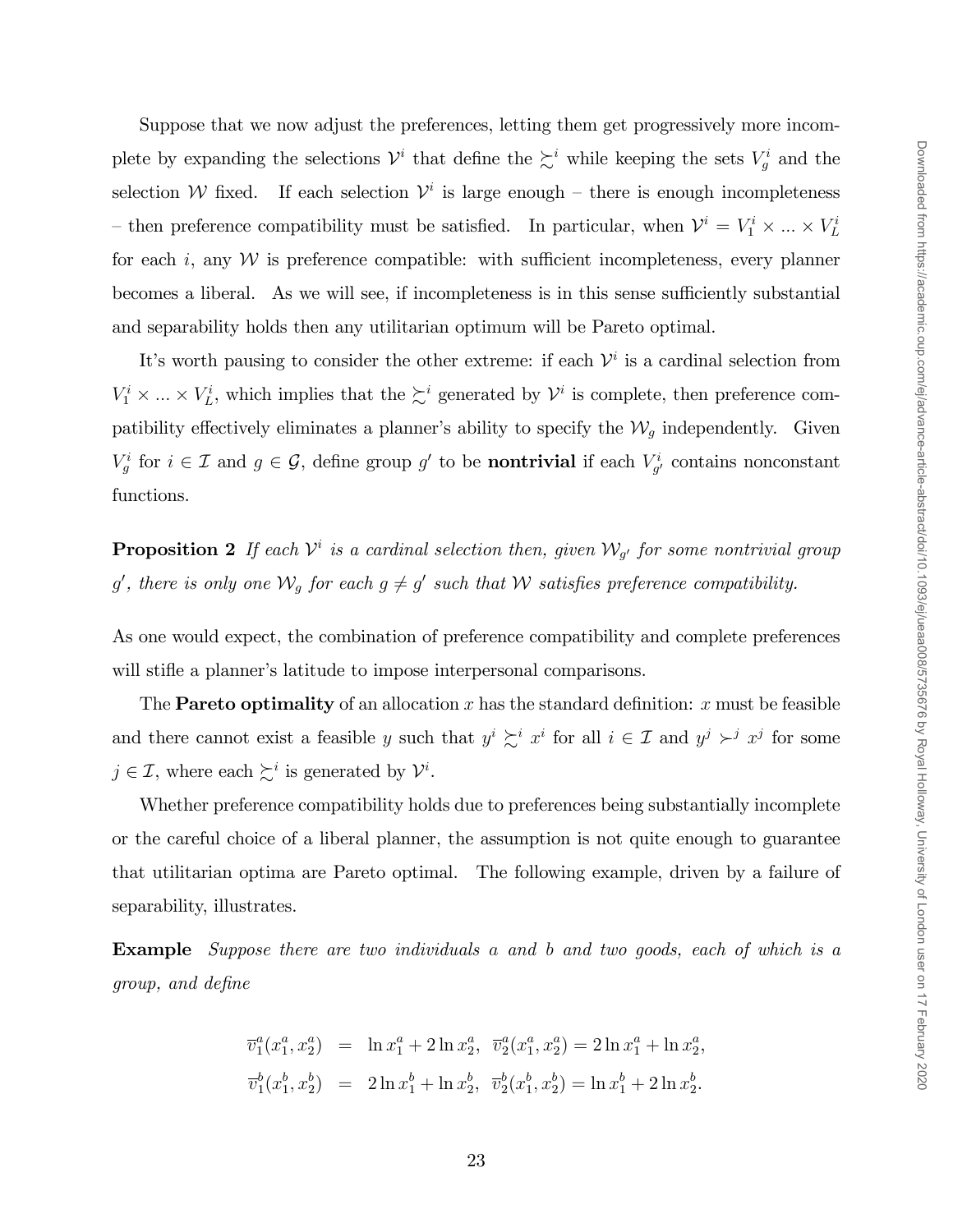Let these four functions be the profile given by preference compatibility. For each  $i$ , one of the  $v_1^i + v_2^i$  formed by the  $v^i \in \mathcal{V}^i$  is then  $\ln x_1^i + \ln x_2^i$ . So, if  $\mathcal{V}^i$  is a cardinal selection the  $\sum_i$  it generates is the complete preference represented by  $\ln x_1^i + \ln x_2^i$ . If  $e_1 = e_2$  (the Edgeworth box is square), the Pareto optima satisfy  $x_1^i = x_2^i$  for  $i = a, b$  (the 45° line). On the other hand, the planner's good 1 objective function is  $\ln x_1^a + 2\ln x_2^a + 2\ln x_1^b + \ln x_2^b$ which is maximised subject to the resource constraints at the allocation  $x^a = (\frac{1}{3}e_1, \frac{2}{3})$  $(\frac{2}{3}e_2),$  $x^b = (\frac{2}{3}e_1, \frac{1}{3})$  $\frac{1}{3}e_2$ ). Since this allocation is the unique global optimum for the good 1 objective function, it must be a utilitarian optimum when W is group-agnostic.  $\blacksquare$ 

The difficulty in the Example is that each individual  $i$ 's utility for one good is affected by  $i$ 's consumption of the other good and though this 'side effect' is cancelled in the construction of  $\sum_{i=1}^{\infty}$  by i's utility for the other good, the cancellation does not enter into the planner's maximisation of the good 1 objective function. Separability blocks this path for trouble.

**Theorem 4** If separability is satisfied, W is preference compatible, and each  $v_g^i \in V_g^i$  is strictly concave on g for all g and i, then any utilitarian optimum is Pareto optimal.

**Proof.** Suppose x Pareto dominates y:  $x^i \succsim^i y^i$  for all  $i \in \mathcal{I}$  and  $x^j \succsim^j y^j$  for some  $j \in \mathcal{I}$ , where each  $\succsim^i$  is generated by  $\mathcal{V}^i$ . Then for the  $(\overline{v}_1^i, ..., \overline{v}_G^i) \in \mathcal{V}^i$ ,  $i \in \mathcal{I}$ , given by preference compatibility,  $\sum_{g\in\mathcal{G}}\overline{v}_g^i(x^i) \geq \sum_{g\in\mathcal{G}}\overline{v}_g^i(y^i)$  for all  $i \in \mathcal{I}$ . Due to strict concavity, the z defined by  $z^i = \frac{1}{2}$  $rac{1}{2}x^i + \frac{1}{2}$  $\frac{1}{2}y^i$  for each  $i \in \mathcal{I}$  satisfies  $\sum_{g \in \mathcal{G}} \overline{v}_g^i(z^i) \ge \sum_{g \in \mathcal{G}} \overline{v}_g^i(y^i)$  for all i and  $\sum_{g\in\mathcal{G}}\overline{v}_g^j(z^j) > \sum_{g\in\mathcal{G}}\overline{v}_g^j(y^j)$ . Hence  $\sum_{i\in\mathcal{I}}\sum_{g\in\mathcal{G}}\overline{v}_g^i(z^i) > \sum_{i\in\mathcal{I}}\sum_{g\in\mathcal{G}}\overline{v}_g^i(y^i)$ . Now suppose x is feasible and that y is a utilitarian optimum. Then y and hence z would be feasible and therefore, by Proposition 1, separability would imply  $\sum_{i\in\mathcal{I}} \overline{v}_g^i(y^i) \ge \sum_{i\in\mathcal{I}} \overline{v}_g^i(z^i)$  for each  $g \in \mathcal{G}$ . Hence  $\sum_{g \in \mathcal{G}} \sum_{i \in \mathcal{I}} \overline{v}_g^i(y^i) \ge \sum_{g \in \mathcal{G}} \sum_{i \in \mathcal{I}} \overline{v}_g^i(z^i)$ , a contradiction. Any utilitarian optimum is therefore Pareto optimal.

In the absence of separability, utilitarian-Pareto disagreements will still typically disappear as preference incompleteness increases. Call y a **maximum for**  $\hat{v}$  if y is feasible and

$$
\sum_{(g,i)\in\mathcal{G}\times\mathcal{I}} \widehat{v}^{\,i}_{\,g}(y^i) \geq \sum_{(g,i)\in\mathcal{G}\times\mathcal{I}} \widehat{v}^{\,i}_{\,g}(x^i)
$$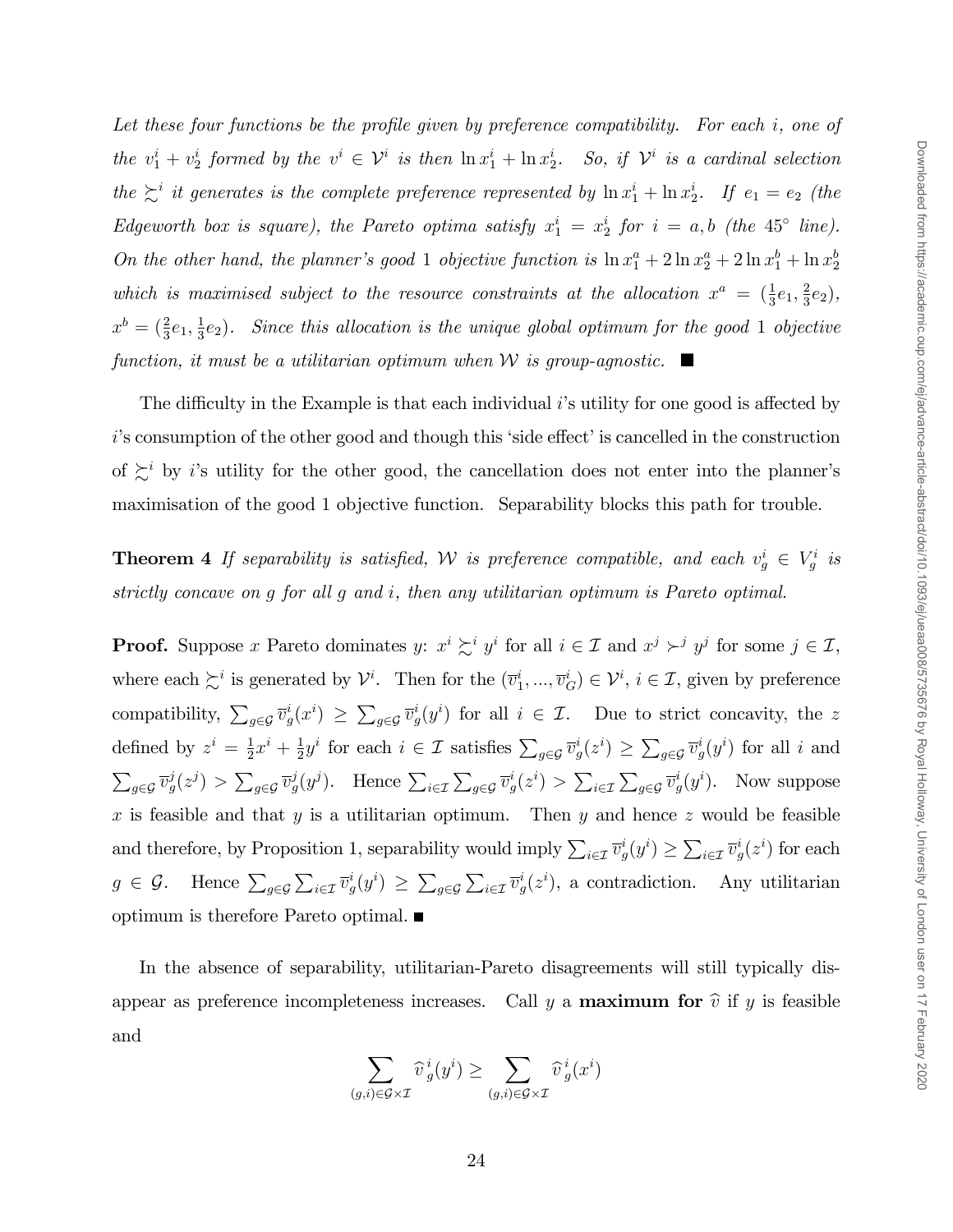for any feasible x. Proposition 3 in Appendix A shows that it will normally be the case that a utilitarian optimum is a maximum for some  $\hat{v} \in \mathcal{W}$ . Comparably to utilitarian-Pareto clashes under separability, it may well be that some  $\hat{v}^i$  will fail to be in individual *i*'s selection  $\mathcal{V}^i$ . But if we again let preferences become more incomplete by expanding the selection  $\mathcal{V}^i$ then eventually  $\mathcal{V}^i$  will contain  $\widehat{v}^i$ . The following Theorem implies that there will then be no utilitarian-Pareto disagreements.

**Theorem 5** If y is a maximum for  $\hat{v}$ , where  $\hat{v}^i \in \mathcal{V}^i$  for each i, and every  $v^i_g \in V^i_g$  is strictly concave on its variable goods for each g and i, then y is Pareto optimal.

**Proof.** Since y is a maximum for  $\widehat{v}$ ,  $\sum_{i \in \mathcal{I}} \sum_{g \in \mathcal{G}} \widehat{v}_g^i(y^i) \ge \sum_{i \in \mathcal{I}} \sum_{g \in \mathcal{G}} \widehat{v}_g^i(z^i)$  for any feasible z. But, as in the proof of Theorem 4, if the feasible x Pareto dominates  $y$  then, for the feasible z defined by  $z^i = \frac{1}{2}$  $rac{1}{2}x^{i} + \frac{1}{2}$  $\frac{1}{2}y^i$  for each  $i$ ,  $\sum_{i \in \mathcal{I}} \sum_{g \in \mathcal{G}} \widehat{v}_g^i(z^i) > \sum_{i \in \mathcal{I}} \sum_{g \in \mathcal{G}} \widehat{v}_g^i(y^i)$ .

# 5 Conclusion

The métier of utilitarianism is the division of a resource among competing individual claims. It is accordingly the precision of the optimal distribution of goods that is compatible with the incompleteness of individual preferences. The theory provided here offers no help for nondistributive decisions that individuals themselves do not know how to make. If each individual cannot decide how much current output should be invested in the future  $-$  how much consumption should be sacrificed to lessen carbon pollution?  $-$  then a utilitarian advisor will have little to offer. Though the challenging decisions, such as carbon pollution, are inevitably accompanied by incomplete preferences, distributive decision-making can still proceed: utilitarianism can recommend how to divide up any given stock of goods.

# Appendix A: Further results

#### Generatable preferences

Any  $\sum_i$  that has a utility representation u can be generated by some  $\mathcal{V}^i$  regardless of the set of groups  $\mathcal{G}$ : set  $V_g^i = \{au + b : a \in \mathbb{R}_{++}, b \in \mathbb{R}\}\)$  for each  $g \in \mathcal{G}$  and let  $\mathcal{V}^i$  be any selection from  $V_1^i \times \ldots \times V_G^i$ . At the other end of spectrum, as long as  $L > 1$  we can admit the extreme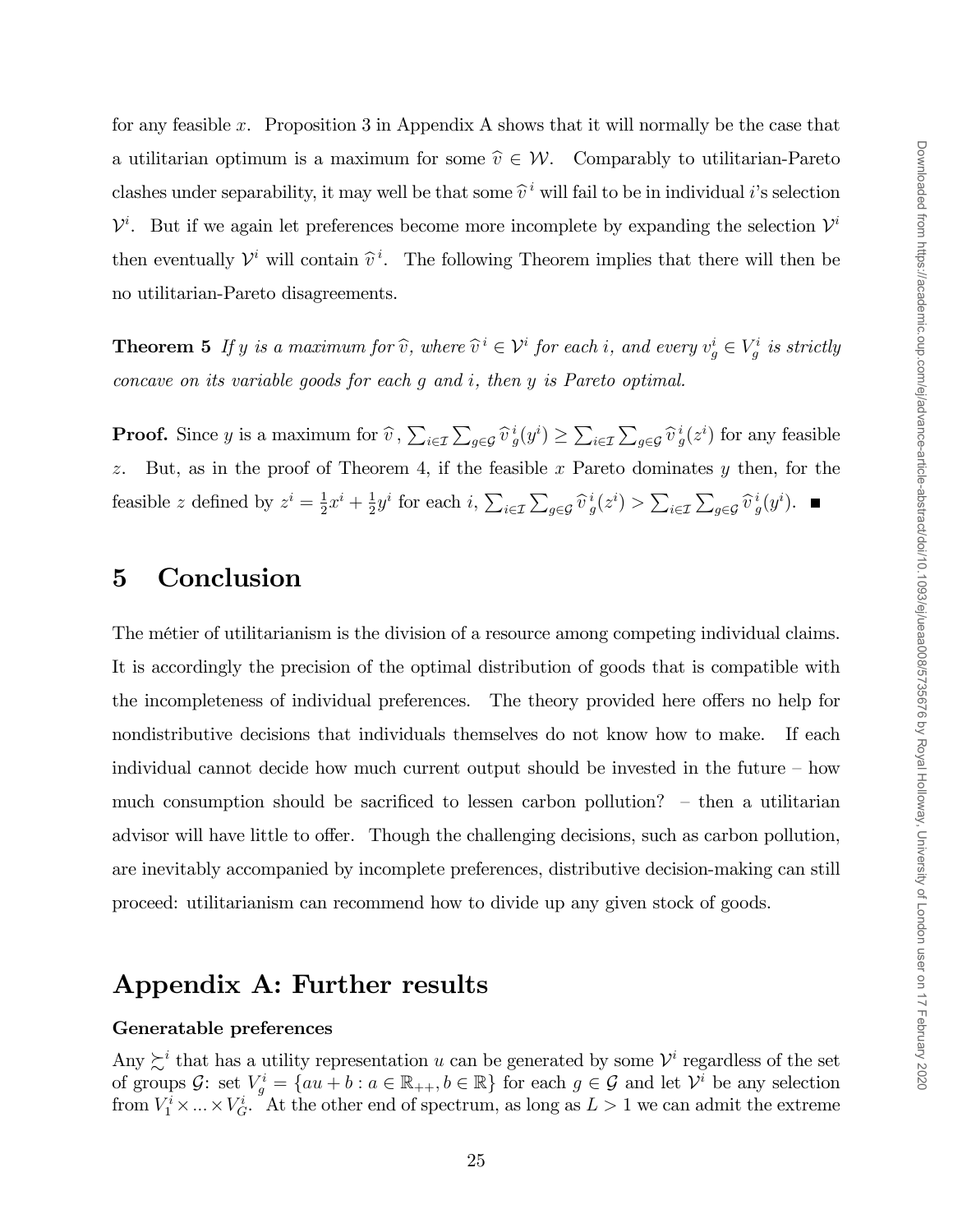incomplete preference relation  $\succsim^i$  that orders no pair of distinct bundles: letting u satisfy  $u(x^{i}) = u(y^{i})$  if and only if  $x^{i} = y^{i}$  (see Mandler (2015)), set  $\mathcal{G} = \{\{1\}, \{2, ..., L\}\}, V_{\{1\}}^{i} = \{1, ..., L\}$  $\{au + b : a \in \mathbb{R}_{++}, b \in \mathbb{R}\}, V^i_{\{2,\dots,L\}} = \{-au + b : a \in \mathbb{R}_{++}, b \in \mathbb{R}\} \text{ and } \mathcal{V}^i = V^i_{\{1\}} \times V^i_{\{2,\dots,L\}}.$ Less dramatically, we can admit the  $\sum_{i=1}^{i} y_i$  with  $x^i \sum_{i=1}^{i} y_i^i$  if and only if  $x^i \geq y^i$  by setting  $\mathcal{G} = \{\{1\}, ..., \{L\}\}, V_{\{k\}}^i = \{ah_k + b : a \in \mathbb{R}_{++}, b \in \mathbb{R}\}$  for each good k, where  $h_k : \mathbb{R}_{+}^L \to \mathbb{R}$ is defined by  $h_k(x^i) = x^i_k$ , and  $\mathcal{V}^i = V^i_{\{1\}} \times ... \times V^i_{\{L\}}$ .

#### Utilitarian optima maximise a social welfare function

We show that the assumption that a utilitarian optimum is a maximum for some  $(\hat{v}_g^i)$  $(g,i)$  $\in$  $\mathcal{G}\times\mathcal{I}$ is mild. Call the utilitarian optimum x **interior** if  $\sum_{i \in \mathcal{I}} v_g^i(x^i) > \sum_{i \in \mathcal{I}} v_g^i(0)$  for each  $g \in \mathcal{G}$ , where  $(v_g^1, ..., v_g^I) \in W_g$  for each g. The function  $v_g^i$  is **strictly increasing** if  $x^i \geq y^i$  and  $x^i \neq y^i$  imply  $v_g^i(x^i) > v_g^i(y^i)$ .

**Proposition 3** If each  $v_g^i \in V_g^i$  is concave and strictly increasing for all i and g and if x is an interior utilitarian optimum then there exists  $(\hat{v}_g^i)$  $(y,i) \in \mathcal{G} \times \mathcal{I}$ , where each  $\widehat{v}_g \in \mathcal{W}_g$ , such that x is a maximum for  $(\hat{v}_g^i)$  $(g,i) \in \mathcal{G} \times \mathcal{I}$ .

**Proof.** Let x be an interior utilitarian optimum and let  $(v_g^i)$  $(g,i)\in\mathcal{G}\times\mathcal{I}}\in\mathcal{W}$ . Since Proposition 1 implies x is a group-unanimity optimum, for any  $g \in \mathcal{G}$ , x is a solution to max<sub>y</sub>  $\sum_{i \in \mathcal{I}} v_g^i(y_g^i)$ s.t.  $\sum_{i\in\mathcal{I}} v_{g'}^i(y_{g'}^i) \geq \sum_{i\in\mathcal{I}} v_{g'}^i(x_{g'}^i)$  for each  $g' \in \mathcal{G}\setminus\{g\}$ ,  $\sum_{i\in\mathcal{I}} y_{g'}^i \leq e_{g'}$  for each  $g' \in \mathcal{G}$ , and  $y \geq 0$ . Due to the strict increasingness and interiority assumptions there is a y' such that each inequality constraint is slack. Hence the Slater  $(1950)$  constraint qualification is satisfied (Boyd and Vandenberghe (2004, 5.2.3 and 5.3.2)) and hence there exist  $\lambda_q^g$  $g'_{g'} \geq 0$  for  $g' \in \mathcal{G} \backslash \{g\}$  such that

$$
\sum_{i\in\mathcal{I}}v^i_g(x^i_g) + \sum_{g'\in\mathcal{G}\backslash\{g\}}\lambda^g_{g'}\sum_{i\in\mathcal{I}}v^i_{g'}(x^i_{g'}) \geq \sum_{i\in\mathcal{I}}v^i_g(y^i_g) + \sum_{g'\in\mathcal{G}\backslash\{g\}}\lambda^g_{g'}\sum_{i\in\mathcal{I}}v^i_{g'}(y^i_{g'})
$$

for all  $y$ . Summing over  $q$ ,

$$
\sum_{g\in\mathcal{G}}\sum_{i\in\mathcal{I}}v^i_g(x^i_g) + \sum_{g\in\mathcal{G}}\sum_{g'\in\mathcal{G}\backslash\{g\}}\lambda^g_{g'}\sum_{i\in\mathcal{I}}v^i_{g'}(x^i_{g'}) \geq \sum_{g\in\mathcal{G}}\sum_{i\in\mathcal{I}}v^i_g(y^i_g) + \sum_{g\in\mathcal{G}}\sum_{g'\in\mathcal{G}\backslash\{g\}}\lambda^g_{g'}\sum_{i\in\mathcal{I}}v^i_{g'}(y^i_{g'})
$$

for all y. For each  $g \in \mathcal{G}$  and  $i \in \mathcal{I}$ , set  $\hat{v}^i_g = v^i_g + \sum_{g' \in \mathcal{G} \setminus \{g\}} \lambda^{g'}_g v^i_g = \left(1 + \sum_{g' \in \mathcal{G} \setminus \{g\}} \lambda^{g'}_g\right)$  $\Big) v_g^i.$ Since  $1 + \sum_{g' \in \mathcal{G} \setminus \{g\}} \lambda_g^{g'}$  does not depend on  $i, (\hat{v}_g^1, ..., \hat{v}_g^1) \in \mathcal{W}_g$ .

#### Appendix B: Remaining proofs

**Proof of Proposition 1.** Fix some W which need not be group agnostic, let x be groupunanimously superior to y, and set some  $(v_g)_{g \in \mathcal{G}} \in \mathcal{W}$ . Then  $\sum_{i \in \mathcal{I}} v^i_g(x^i) \geq \sum_{i \in \mathcal{I}} v^i_g(y^i)$  for all g and with strict inequality for some g. Hence  $\sum_{i\in\mathcal{I}}\sum_{g\in\mathcal{G}}v^i_g(x^i) > \sum_{i\in\mathcal{I}}\sum_{g\in\mathcal{G}}v^i_g(y^i)$ : x is utilitarian superior to y. Any utilitarian optimum x is therefore a group-unanimity optimum. If not there would be a feasible y that is group-unanimously superior to x and hence utilitarian superior to x.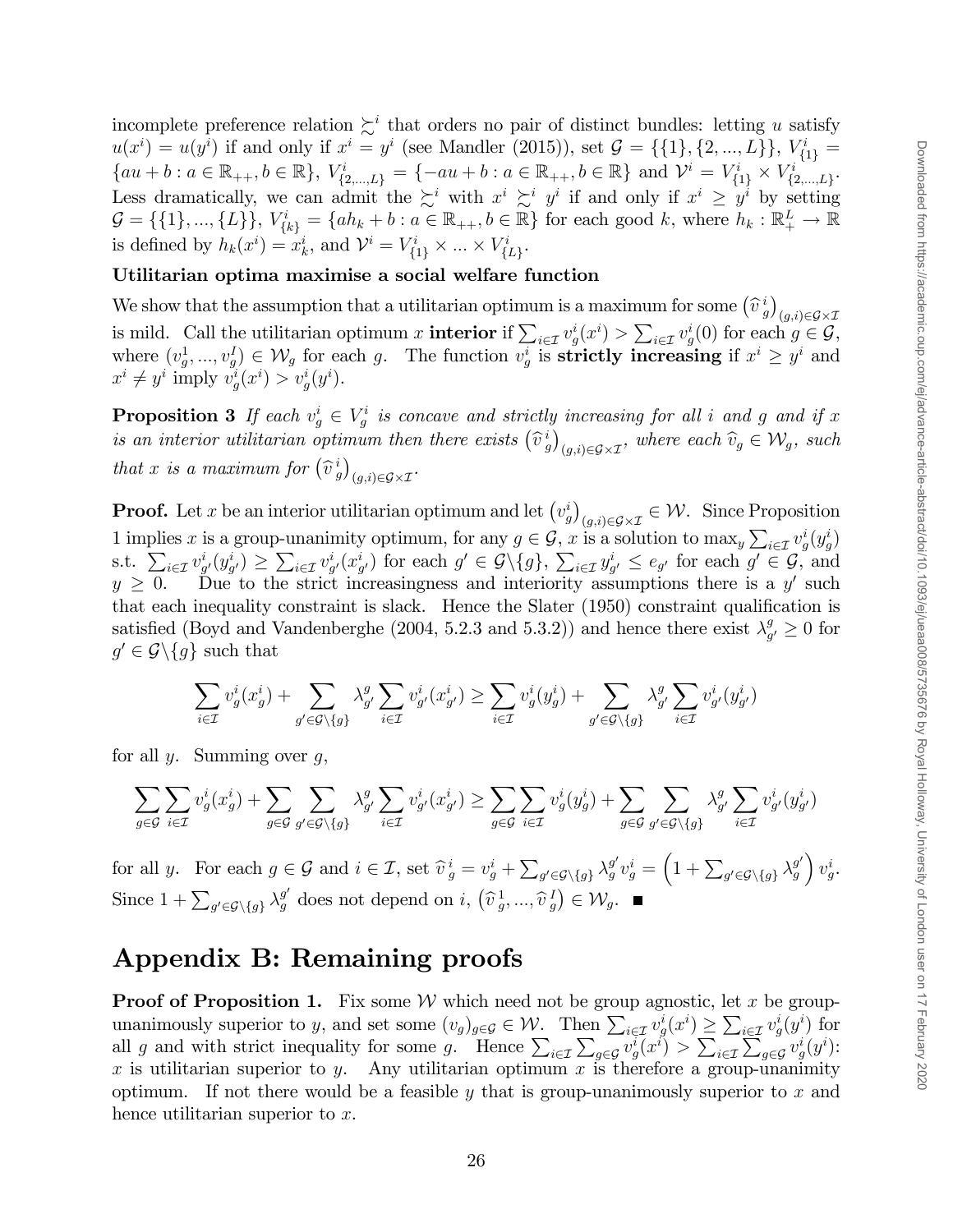Conversely, let x be utilitarian superior to y and now assume in addition that  $\mathcal W$  is group agnostic. Fix  $v \in \mathcal{W}$ . Suppose for some g' that  $\sum_{i \in \mathcal{I}} v_{g'}^i(x^i) < \sum_{i \in \mathcal{I}} v_{g'}^i(y^i)$ . Due to group agnosticism, for every  $\lambda_{g'} > 0$  the  $\hat{v}$  that equals v except that  $\hat{v}_{g'}^i = \lambda_{g'} v_{g'}^i$  for each i is in W. Since  $\sum_{i\in\mathcal{I}}\sum_{g\in\mathcal{G}}\hat{v}_g^i(x^i)<\sum_{i\in\mathcal{I}}\sum_{g\in\mathcal{G}}\hat{v}_g^i(y^i)$  for  $\lambda_{g'}$  sufficiently large, x would not be utilitarian superior to y. Hence  $\sum_{i\in\mathcal{I}} v_g^i(x^i) \geq \sum_{i\in\mathcal{I}} v_g^i(y^i)$  for each g. We also cannot have  $\sum_{i\in\mathcal{I}}v_g^i(x^i)=\sum_{i\in\mathcal{I}}v_g^i(y^i)$  for all g since then, by the assumption that each  $\mathcal{W}_g$  is a cardinal selection,  $\sum_{i\in\mathcal{I}}\sum_{g\in\mathcal{G}}\widetilde{v}_g^i(x^i)=\sum_{i\in\mathcal{I}}\sum_{g\in\mathcal{G}}\widetilde{v}_g^i(y^i)$  for all  $(\widetilde{v}_g^i)_{(g,i)\in\mathcal{G}\times\mathcal{I}}\in\mathcal{W}$ . Hence x is group-unanimously superior to  $y$ .

**Proof of Theorem 3.** Let  $X_U \subset \mathbb{R}^{IL}_+$  denote the set of group-unanimity optima which, given our continuity assumptions, is nonempty. We first show that there cannot be distinct  $x, x' \in X_U$  such that  $\sum_{i \in \mathcal{I}} v^i_g(x^i) = \sum_{i \in \mathcal{I}} v^i_g(x^{i'})$  for  $g \in \mathcal{G}$ . Suppose to the contrary that such x and x' exist with  $x^{i}(k) \neq x^{i}(k)$  for some agent i and good k. If, for some group g,  $v_g^i \in V_g^i$  is variable on k then the strict concavity assumption implies that  $x, x' \notin X_U$ . If, for all groups  $g$ , each  $v_g^i \in V_g^i$  is not variable on k then there is an agent  $\hat{i}$  and group  $\hat{g}$  such that each  $v^i_{\hat{g}} \in V^i_{\hat{g}}$  is variable on k. A transfer of  $\max[x^i(k), x^{i'}(k)]$  from i to i will then increase  $\sum_{i' \in \mathcal{I}} v_{\hat{g}}^{i'}$  and not reduce  $\sum_{i' \in \mathcal{I}} v_{g}^{i'}$  for  $g \neq \hat{g}$ . Hence either x or x' is not in  $X_U$ .

The map  $f: X_U \to \mathbb{R}^G$  defined by  $f(x) = (\sum_{i \in \mathcal{I}} v_1^i(x^i), ..., \sum_{i \in \mathcal{I}} v_G^i(x^i))$  is therefore injective. Since f in addition is continuous and  $X_U$  is compact, f is a homeomorphism between  $X_U$  and  $f(X_U)$  and thus dim  $f(X_U) = d$ . For an isolated basket  $B_j$  with  $d_j$ groups, we may define the group-unanimity optima for the model that consists of just these groups,  $X_U^{\mathcal{B}_j} \subset \mathbb{R}_+^{I\ell}$  where  $\ell = \sum_{g \in \mathcal{B}_j} |g|$ , and the map  $f^{\mathcal{B}_j} : X_U^{\mathcal{B}_j} \to \mathbb{R}^{d_j}$  given by  $f^{\mathcal{B}_j}(x) =$  $\left(\sum_{i\in\mathcal{I}}v_1^i(x^i),...,\sum_{i\in\mathcal{I}}v_{d_j}^i(x^i)\right)$ . Then dim  $X_U^{\mathcal{B}_j} < d_j$ : if to the contrary dim  $X_U^{\mathcal{B}_j} = d_j$  then  $\dim f^{\mathcal{B}_j}(X_U^{\mathcal{B}_j}) = d_j$  and, for any w in the nonempty interior of  $f^{\mathcal{B}_j}(X_U^{\mathcal{B}_j}), w + (\varepsilon, ..., \varepsilon) \in$  $f^{\mathcal{B}_j}(X_U^{\mathcal{B}_j})$  for some  $\varepsilon > 0$  which contradicts  $w \in f^{\mathcal{B}_j}(X_U^{\mathcal{B}_j})$ . Since, with n isolated baskets  $\mathcal{B}_1, ..., \mathcal{B}_n$ ,  $X_U$  equals  $X_U^{\mathcal{B}_1} \times ... \times X_U^{\mathcal{B}_n}$ ,  $d \le \sum_{j=1}^n \dim X_U^{\mathcal{B}_j}$  and hence  $d \le \sum_{j=1}^n (d_j - 1)$ .

**Proof of Proposition 2.** Suppose  $\mathcal{V}^i$  for  $i \in \mathcal{I}$  are cardinal selections such that g' is nontrivial and let W and W' be preference-compatible welfare selections such that  $\mathcal{W}_{g'} = \mathcal{W}'_{g'}$ . Let  $v_g = (v_g^1, ..., v_g^I) \in \mathcal{W}_g$  and  $v_g' = (v_g^1, ..., v_g^I) \in \mathcal{W}_g'$  for  $g \in \mathcal{G}$  denote the corresponding profiles given by preference compatibility. Since  $v_{g'}$  and  $v'_{g'}$  are both elements of  $\mathcal{W}_{g'}$ , there exist  $a \in \mathbb{R}_{++}$  and  $b \in \mathbb{R}^I$  such that  $v_{g'} = av'_{g'} + b$ . Defining  $\hat{v}^i = a(v_1^{i'}, ..., v_G^{i'}) + (b^i, ..., b^i)$ for  $i \in \mathcal{I}$ , we have  $\hat{v}^i \in \mathcal{V}^i$  (since  $(v_1^{i'},...,v_G^{i'}) \in \mathcal{V}^i$  by preference compatibility) and  $\widehat{v}_g \equiv (\widehat{v}_g^1, ..., \widehat{v}_g^I) \in \mathcal{W}'_g$  for  $g \in \mathcal{G}$ .

Fix some  $i \in \mathcal{I}$ . Since  $v^i \in \mathcal{V}^i$  and  $\widehat{v}^i \in \mathcal{V}^i$  there exist  $\alpha^i \in \mathbb{R}_{++}$  and  $\beta^i \in \mathbb{R}^G$  such  $\alpha^i \in \widehat{\mathbb{R}}_{++}$ that  $\widehat{v}^i = \alpha^i v^i + \beta^i$ . Let  $x, y \in \mathbb{R}^L$  satisfy  $v^i_{g'}(x) \neq v^i_{g'}(y)$ . Since  $\widehat{v}^i_{g'} = v^i_{g'}$ , we have  $v^i_{g'}(x) = \alpha^i v^i_{g'}(x) + \beta^i_{g'}$  $y'_{g'}$  and  $v_{g'}^{i}(y) = \alpha^{i}v_{g'}^{i}(y) + \beta_{g'}^{i}$  $j'_{g'}$  which implies  $(1 - \alpha^i)(v^i_{g'}(x) - v^i_{g'}(y)) = 0$ and hence  $\alpha^i = 1$ . As this argument applies to each  $i \in \mathcal{I}$ ,  $\widehat{v}_g = v_g + (\beta_g^1)$  $\mathbf{a}_g^1, \ldots, \mathbf{\beta}_g^I$  for each  $g \in \mathcal{G}$ . Given that  $v_g \in \mathcal{W}_g$  for each  $g \in \mathcal{G}$ , we have  $\widehat{v}_g \in \mathcal{W}_g$  for each  $g \in \mathcal{G}$ . Since for any  $g \in \mathcal{G}$  and  $v''_g \in \mathcal{W}'_g$ ,  $\widehat{v}_g \in \mathcal{W}'_g$  implies there exist  $a'' \in \mathbb{R}_{++}$  and  $b'' \in \mathbb{R}^I$  such that  $\widehat{v}_g = a''v''_g + b''$ , we conclude that  $v''_g \in \mathcal{W}_g$ .

Royal Holloway College, University of London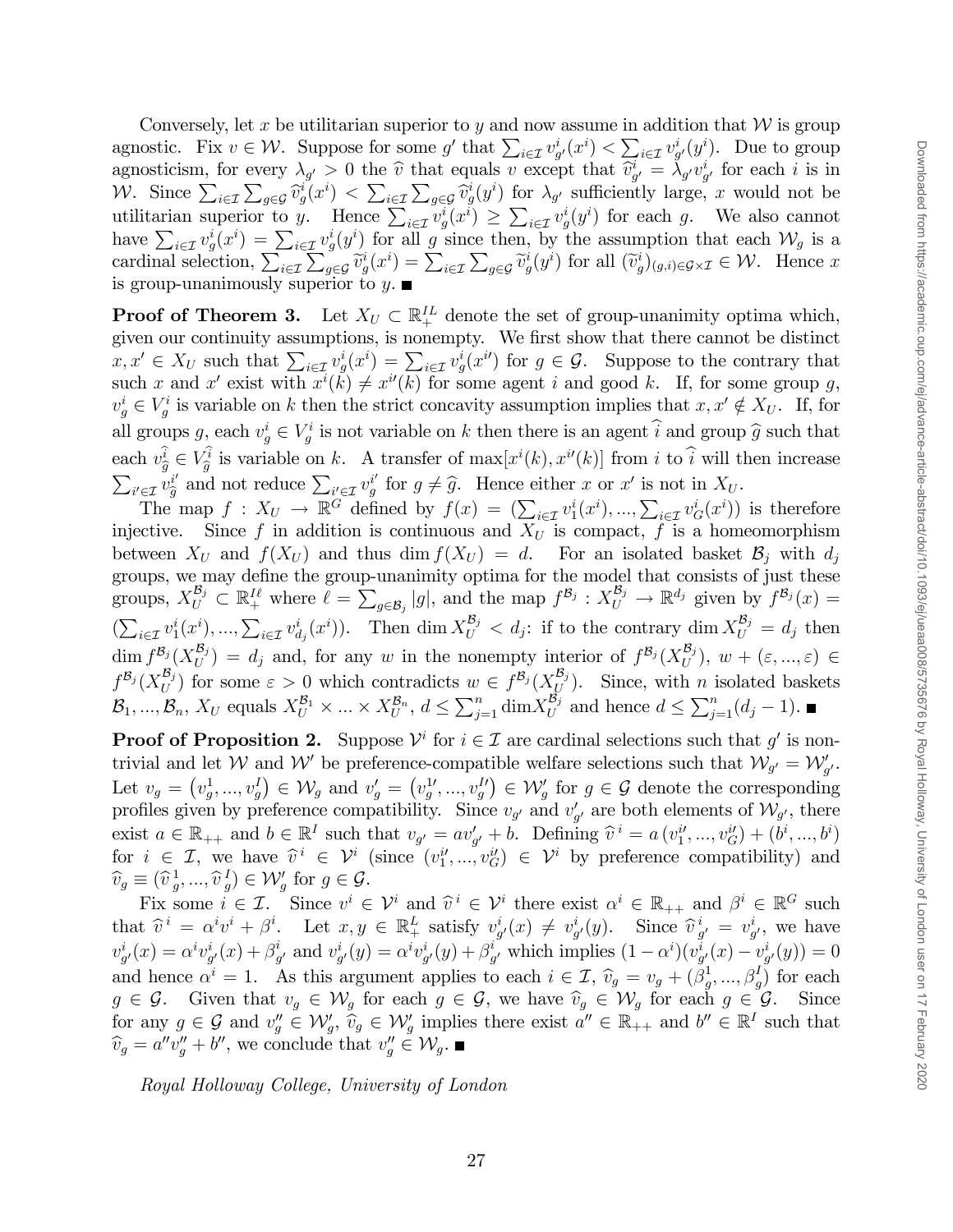# References

- [1] Apesteguia, J. and Ballester, M.  $(2015)$ . 'A measure of rationality and welfare,' *Journal* of Political Economy 123: 1278-1310.
- [2] Argenziano, R. and Gilboa, I. (2018). ëPerception-theoretic foundations of weighted utilitarianism,' forthcoming, Economic Journal.
- [3] d'Aspremont, C. and Gevers, L. (1977). 'Equity and the informational basis of collective choice, Review of Economic Studies 44: 199-209.
- [4] Aumann, R. (1962). Utility theory without the completeness axiom, *Econometrica* 30: 445-462.
- [5] Bentham, J. (1789). An Introduction to the Principles of Morals and Legislation, Hafter: New York, 1948.
- [6] Bernheim, B. D. and Rangel, A. (2007). ëToward choice-theoretic foundations for behavioral welfare economics, American Economic Review 97: 464-470.
- [7] Bernheim, B. D. and Rangel, A. (2009). ëBeyond revealed preference: choice theoretic foundations for behavioral welfare economics, Quarterly Journal of Economics 124: 51-104
- [8] Bewley, T. (1986). Knightian decision theory: Part I,' Cowles Foundation Discussion Paper 807, Cowles Foundation: New Haven. Also published in *Decisions in Economics* and Finance 25: 79-110, 2002.
- [9] Bossert, W. and Weymark, J.  $(2004)$ . Utility in social choice, in Handbook of Utility Theory, Vol. 2: Extensions, S. Barberà, P. Hammond, and C. Seidl, eds., Kluwer: Boston, pp. 1099-1177.
- [10] Boyd, S. and Vandenberghe, L. (2004). Convex optimization, Cambridge University Press: Cambridge.
- [11] Danan, E., Gajdos, T., and Tallon, J.-M. (2015). ëHarsanyiís aggregation theorem with incomplete preferences, American Economic Journal: Microeconomics 7: 61-69.
- [12] Edgeworth, F. (1881). Mathematical Psychics: An Essay on the Application of Mathematics to the Moral Sciences, Kegan Paul: London.
- [13] Fleurbaey, M. and Schokkaert, E. (2013). ëBehavioral welfare economics and redistribution,<sup>†</sup> American Economic Journal: Microeconomics 5: 180-205.
- [14] Gorman, W.  $(1959)$ . Separable utility and aggregation, *Econometrica* 27: 469-481.
- [15] Hammond, P. (1981). Ex-ante and ex-post welfare optimality under uncertainty,  $Eco$ nomica 48: 235-250.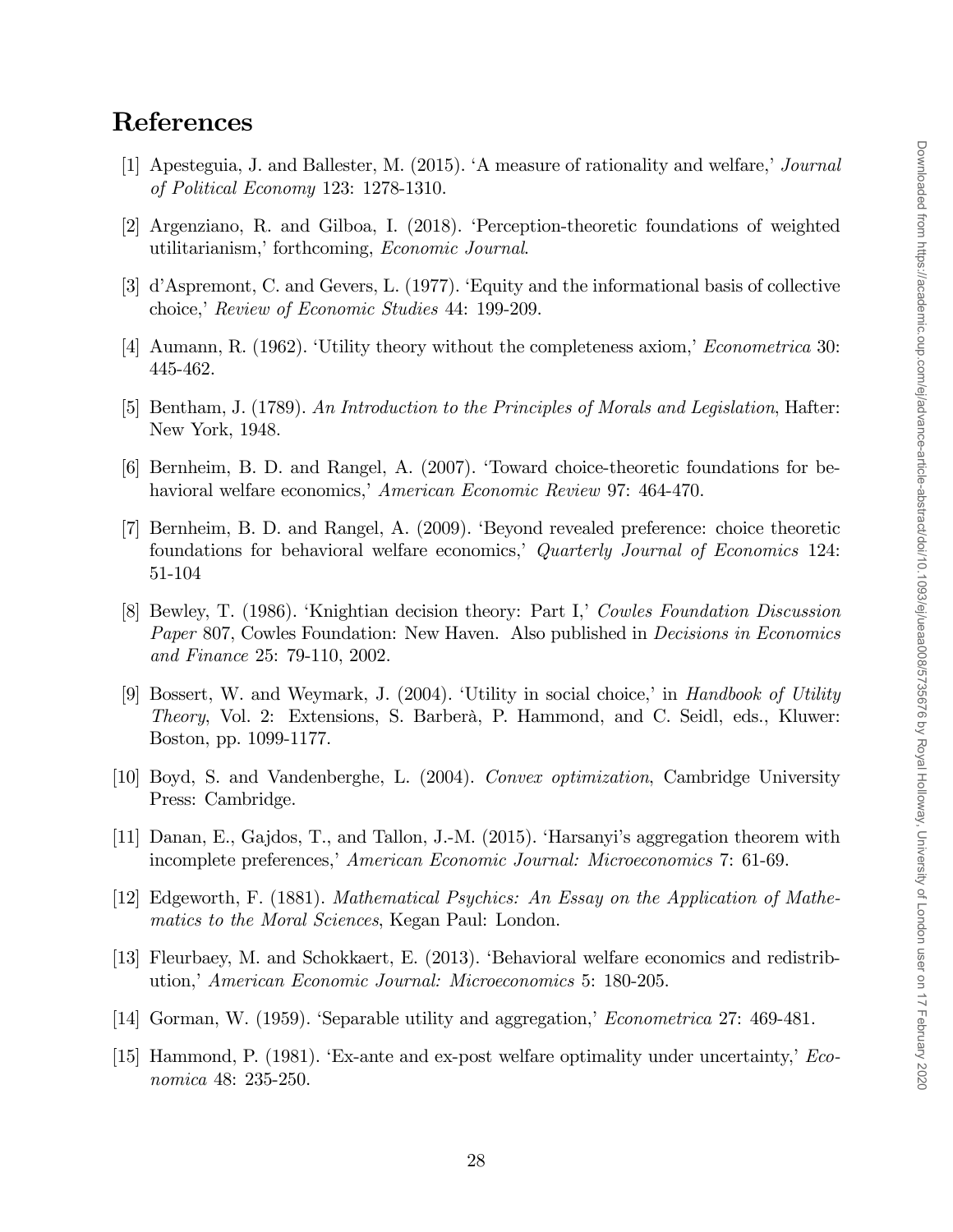- [16] Harsanyi, J. (1955). ëCardinal welfare, individualistic ethics, and interpersonal comparisons of utility,' Journal of Political Economy 63: 309-321.
- [17] Kahneman, D., Knetsch, J., and Thaler, R. (1990). ëExperimental tests of the endowment effect and the Coase theorem, Journal of Political Economy 98: 1325-48.
- [18] Kahneman, D., Wakker, P., and Sarin, R. (1997). ëBack to Bentham? Explorations of experienced utility,<sup>†</sup> Quarterly Journal of Economics 112: 375-406.
- [19] Knetsch, J. (1989). 'The endowment effect and evidence of nonreversible indifference curves,<sup>†</sup> American Economic Review 79: 1277-84.
- [20] Jorgenson, D., and Lau, L.  $(1975)$ . The structure of consumer preferences,<sup>†</sup> Annals of Economic and Social Measurement 4: 49-101.
- [21] Laibson, D. (1997). 'Golden eggs and hyperbolic discounting,' Quarterly Journal of Economics 112: 443-477.
- [22] Le Breton, M. and Sen, A. (1999). Separable preferences, strategyproofness, and decomposability,' Econometrica 67: 605-628.
- [23] List, C. (2004). 'Multidimensional welfare aggregation,' Public Choice 119: 119-142.
- [24] Mandler, M. (2004). ëStatus quo maintenance reconsidered: changing or incomplete preferences?', Economic Journal 114: 518-535.
- [25] Mandler, M.  $(2005)$ . The incomplete preferences and rational transitivity of choice, *Games* and Economic Behavior 50:  $255-277$ .
- [26] Mandler, M.  $(2014)$ . The ecisiveness in behavioral welfare economics, *Journal of Eco*nomic Behavior and Organization 97: 219-235.
- [27] Mandler, M. (2015). ëThe lexicographic method in preference theoryí, mimeo, Royal Holloway College, University of London.
- [28] Mas-Colell, A. (1985). The theory of general economic equilibrium: a differentiable approach, Cambridge University Press: Cambridge.
- [29] Mill, J. S. (1863). Utilitarianism, Parker, Son, & Bourn: London.
- [30] Roberts, K. (1980). The expressional comparability and social choice theory, Review of Economic Studies 47: 421-439.
- [31] Samuelson, W. and Zeckhauser, R. (1988). Status quo bias in decision making, *Journal* of Risk and Uncertainty 1: 7-59.
- [32] Salant, Y. and Rubinstein, A. (2008).  $(A, f)$  choice with frames, Review of Economic Studies 75: 1287-1296.
- [33] Schecter, S. (1977). Accessibility of optima in pure exchange economies, *Journal of* Mathematical Economics 4: 197-216.